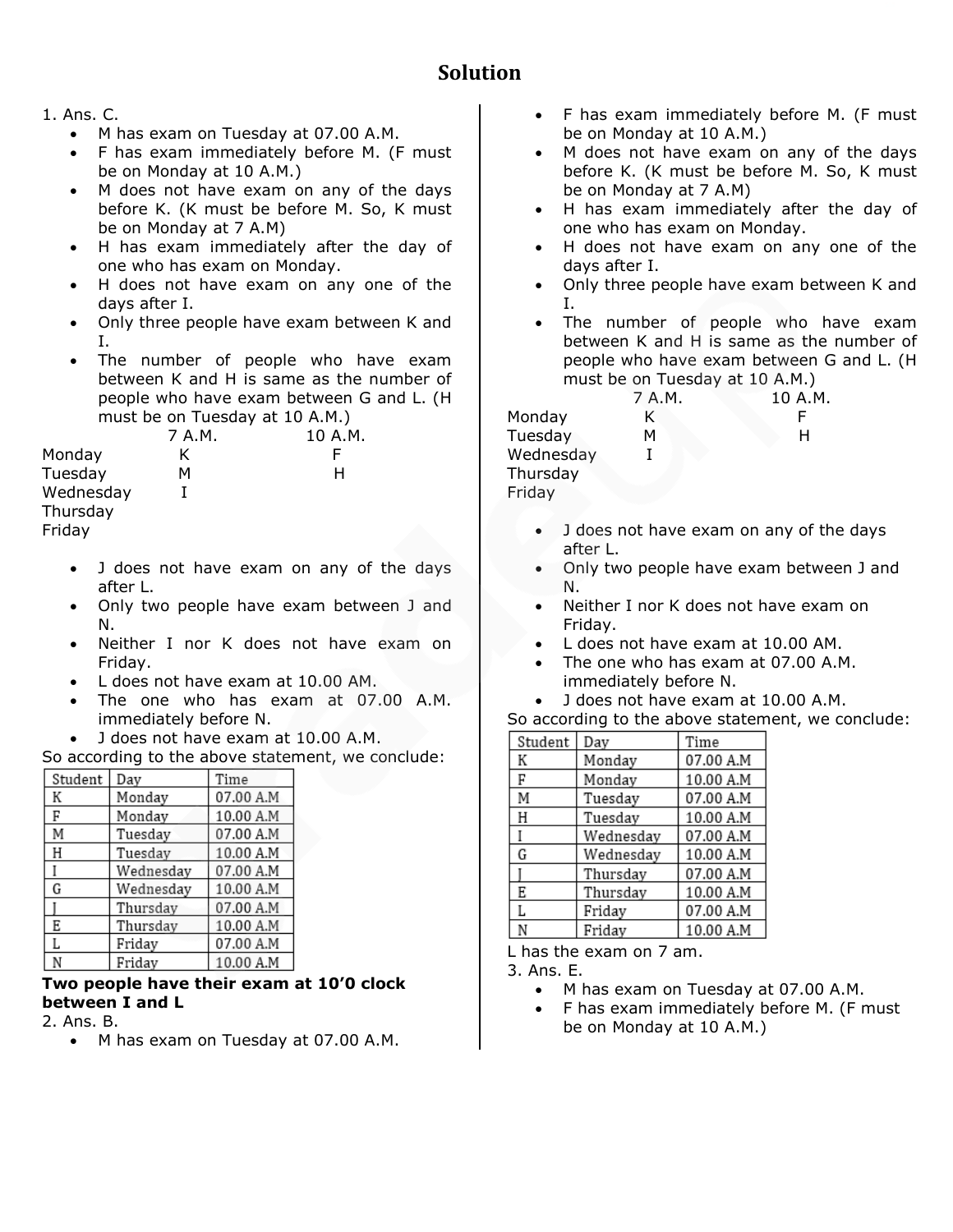- M does not have exam on any of the days before K. (K must be before M. So, K must be on Monday at 7 A.M)
- H has exam immediately after the day of one who has exam on Monday.
- H does not have exam on any one of the days after I.
- Only three people have exam between K and I.
- The number of people who have exam between K and H is same as the number of people who have exam between G and L. (H must be on Tuesday at 10 A.M.)

7 A.M. 10 A.M. Monday K F Tuesday M H Wednesday I Thursday

Friday

- J does not have exam on any of the days after L.
- Only two people have exam between J and N.
- Neither I nor K does not have exam on Friday.
- L does not have exam at 10.00 AM.
- The one who has exam at 07.00 A.M. immediately before N.
- J does not have exam at 10.00 A.M.

So according to the above statement, we conclude:

| Student | Day       | Time      |
|---------|-----------|-----------|
| К       | Monday    | 07.00 A.M |
| F       | Monday    | 10.00 A.M |
| M       | Tuesday   | 07.00 A.M |
| Η       | Tuesday   | 10.00 A.M |
|         | Wednesday | 07.00 A.M |
| G       | Wednesday | 10.00 A.M |
|         | Thursday  | 07.00 A.M |
| E       | Thursday  | 10.00 A.M |
| L       | Friday    | 07.00 A.M |
| N       | Friday    | 10.00 A.M |

L - Friday does not belong to the group. 4. Ans. B.

- M has exam on Tuesday at 07.00 A.M.
- F has exam immediately before M. (F must be on Monday at 10 A.M.)
- M does not have exam on any of the days before K. (K must be before M. So, K must be on Monday at 7 A.M)
- H has exam immediately after the day of one who has exam on Monday.
- H does not have exam on any one of the days after I.
- Only three people have exam between K and I.
- The number of people who have exam between K and H is same as the number of people who have exam between G and L. (H must be on Tuesday at 10 A.M.)

7 A.M. 10 A.M. Monday K F Tuesday M H Wednesday I Thursday Friday

- J does not have exam on any of the days after L.
- Only two people have exam between J and N.
- Neither I nor K does not have exam on Friday.
- L does not have exam at 10.00 AM.
- The one who has exam at 07.00 A.M. immediately before N.
- J does not have exam at 10.00 A.M.

| Student | Day       | Time      |
|---------|-----------|-----------|
| K       | Monday    | 07.00 A.M |
| F       | Monday    | 10.00 A.M |
| M       | Tuesday   | 07.00 A.M |
| Η       | Tuesday   | 10.00 A.M |
|         | Wednesday | 07.00 A.M |
| G       | Wednesday | 10.00 A.M |
|         | Thursday  | 07.00 A.M |
| E       | Thursday  | 10.00 A.M |
| L       | Friday    | 07.00 A.M |
|         | Fridav    | 10.00 A.M |

So according to the above statement, we conclude:

H give his exam on Tuesday

5. Ans. D.

- M has exam on Tuesday at 07.00 A.M.
- F has exam immediately before M. (F must be on Monday at 10 A.M.)
- M does not have exam on any of the days before K. (K must be before M. So, K must be on Monday at 7 A.M)
- H has exam immediately after the day of one who has exam on Monday.
- H does not have exam on any one of the days after I.
- Only three people have exam between K and I.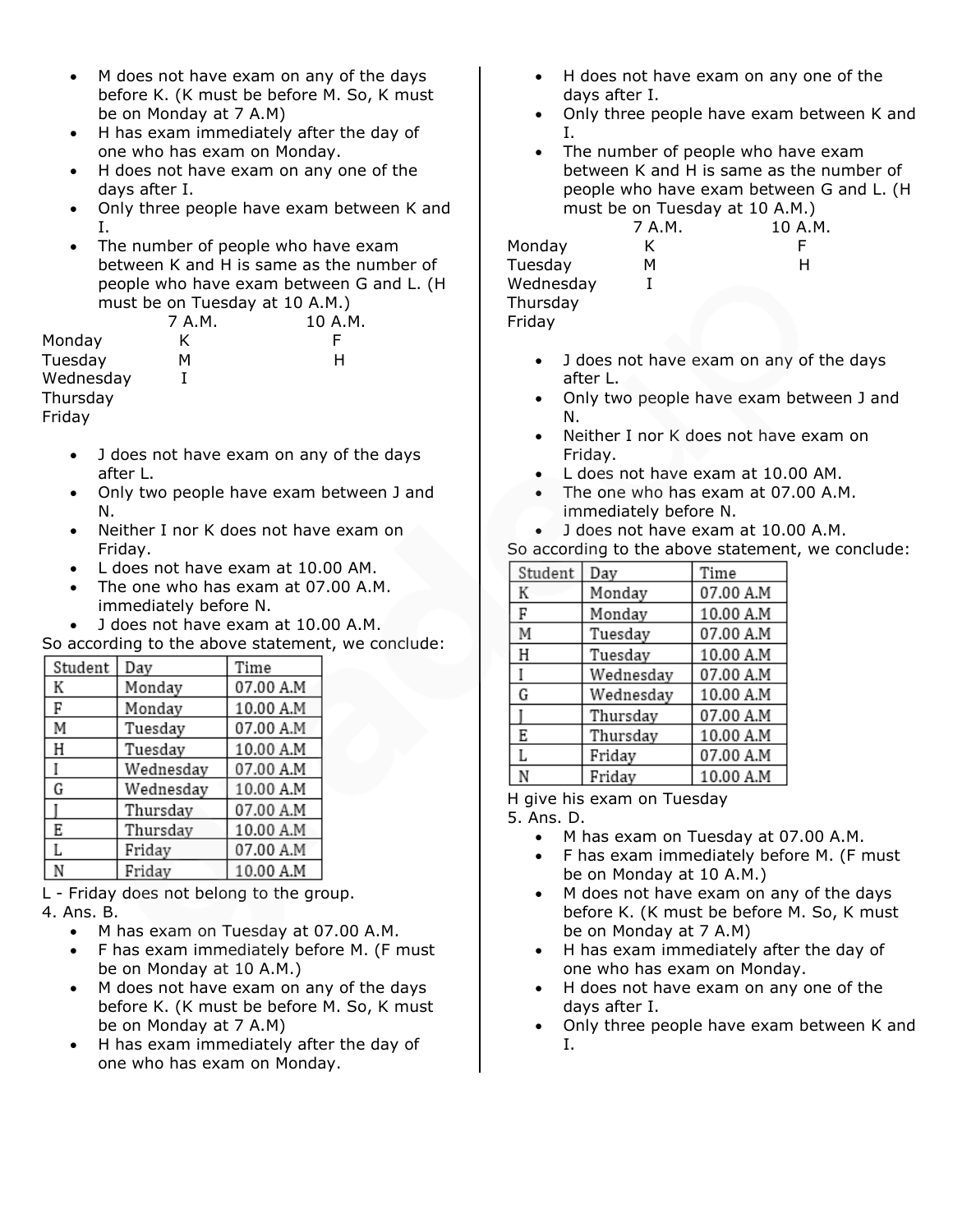• The number of people who have exam between K and H is same as the number of people who have exam between G and L. (H must be on Tuesday at 10 A.M.)

|           | 7 A.M. | 10 A.M. |
|-----------|--------|---------|
| Monday    | ĸ      |         |
| Tuesday   | м      | н       |
| Wednesday |        |         |
| Thursday  |        |         |
| Friday    |        |         |

- J does not have exam on any of the days after L.
- Only two people have exam between J and N.
- Neither I nor K does not have exam on Friday.
- L does not have exam at 10.00 AM.
- The one who has exam at 07.00 A.M. immediately before N.
- J does not have exam at 10.00 A.M.

|         |           |           | So according to the above statement, we conclude: |
|---------|-----------|-----------|---------------------------------------------------|
| Student | Day       | Time      |                                                   |
| K       | Monday    | 07.00 A.M |                                                   |
| F       | Monday    | 10.00 A.M |                                                   |
| M       | Tuesday   | 07.00 A.M |                                                   |
| Η       | Tuesdav   | 10.00 A.M |                                                   |
|         | Wednesday | 07.00 A.M |                                                   |
| G       | Wednesday | 10.00 A.M |                                                   |
|         | Thursday  | 07.00 A.M |                                                   |
| E       | Thursday  | 10.00 A.M |                                                   |
|         | Friday    | 07.00 A.M |                                                   |
| N       | Friday    | 10.00 A.M |                                                   |

L & N have their exam on Friday 6. Ans. B.



7. Ans. A.



8. Ans. B.



9. Ans. D.

10. Ans. B. Step I : 1 Z 6 H & \$ 4 Y Q % ! 3 9 S I O 9 9 J L E U \* @ 3 T R K Step II: 1 Z 6 H & \$ 4 Y Q % ! 3 9 S I O 9 9 J L E U \* @ 3 **T R K** Step III:Z 1 H 6 & \$ Y 4 Q % ! 3 S 9 I O 9 J 9 L E U \* @ T 3 R K 11. Ans. C. Step I : 1 Z 6 H & \$ 4 Y Q % ! 3 9 S I O 9 9 J L E U \* @ 3 T R K Step II: 1 Z 6 H & \$ 4 Y Q % ! 3 9 S I O 9 9 J L E U \* @ 3 T R K Step III:Z 1 H 6 & \$ Y 4 Q % ! 3 S 9 I O 9 J 9 L E U \* @ T 3 R K 12. Ans. B. Step I : 1 Z 6 H & \$ 4 Y Q % ! 3 9 S I O 9 9 J L E U \* @ 3 T R K Step II: 1 Z 6 H & \$ 4 Y Q % ! 3 9 S I O 9 9 J L E U \* @ 3 T R K Step III:Z 1 H 6 & \$ Y 4 Q % ! 3 S 9 I O 9 J 9 L E U \* @ T 3 R K 13. Ans. C. In this new pattern coding decoding question only one word and one number is arranged in each step. Let us understand the logic behind it- In each step the words and numbers are arranged from the left end. For words- The word which comes first according to alphabetical series is arranged first and different arrangement is used in different step. Step 1 and 2- first and second letter are

interchanged and third and fourth letter are interchanged

Step 3 and 4- First letter is unchanged, rest are reversed.

Step 5- First letter is unchanged, second letter is shifted to fourth place, third letter is shifted to second place, fourth letter is shifted to third place. For numbers- Numbers start arranging as the highest number is arranged in 1st step then second highest number in second step and so on from left end after each word. And in the final step all the numbers are arranged in increasing order from left end.

Input- 54 roll 39 back 87 25 cash seat 46 beat Step I- abkc 87 54 roll 39 25 cash seat 46 beat Step II- ebta 54 abkc 87 roll 39 25 cash seat 46 Step III- chsa 46 eata 54 abkc 87 roll 39 25 seat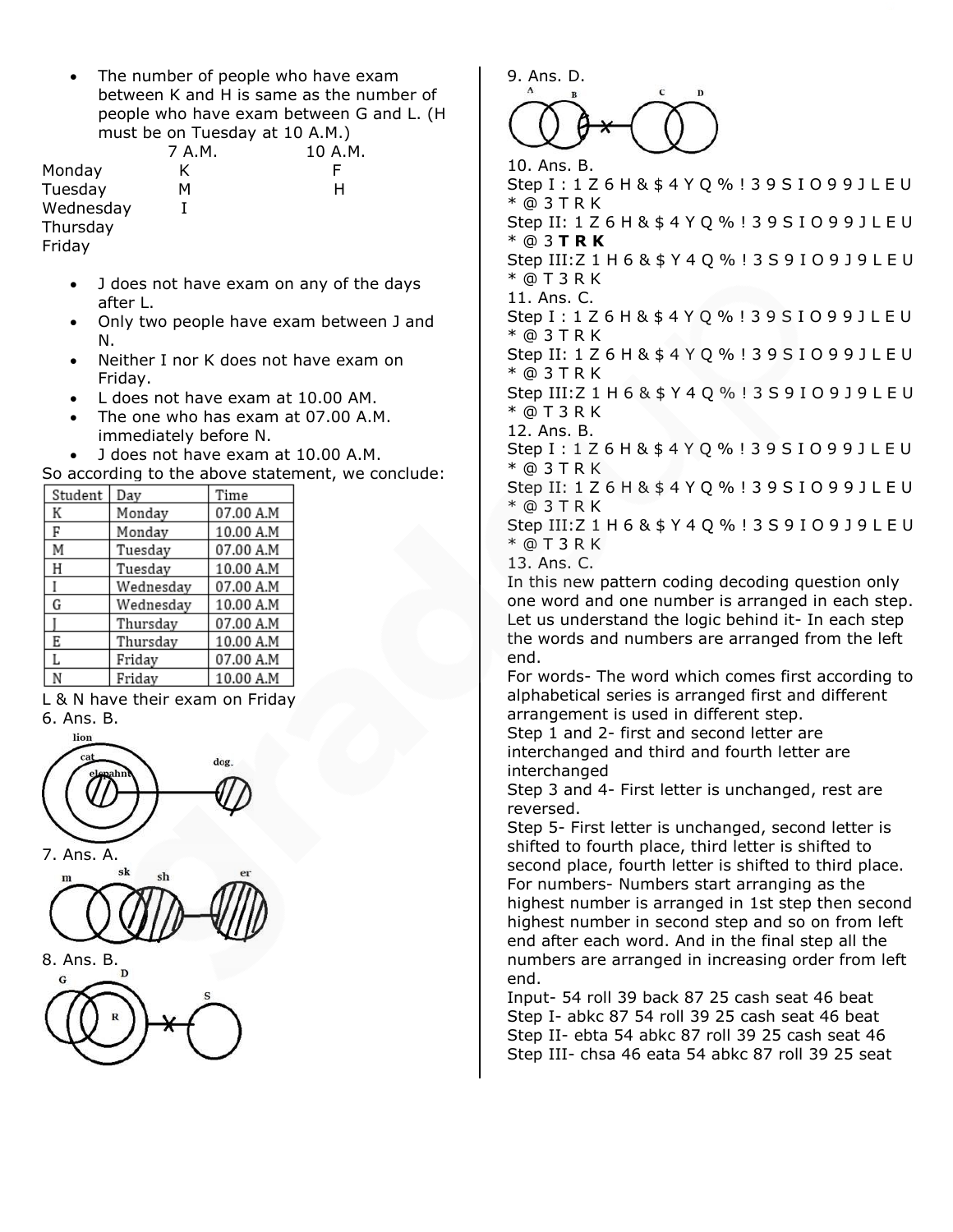Step IV- rllo 39 chsa 46 eata 54 abkc 87 25 seat Step V- sate 25 rllo 39 chsa 46 eata 54 abkc 87 14. Ans. C.

In this new pattern coding decoding question only one word and one number is arranged in each step. Let us understand the logic behind it- In each step the words and numbers are arranged from the left end.

For words- The word which comes first according to alphabetical series is arranged first and different arrangement is used in different step.

Step 1 and 2- first and second letter are interchanged and third and fourth letter are interchanged

Step 3 and 4- second and fourth letter are interchanged and rests are same. Step 5- First letter is unchanged, second letter is shifted to fourth place, third letter is shifted to second place, fourth letter is shifted to third place.

For numbers- Numbers start arranging as the highest number is arranged in 1st step then second highest number in second step and so on from left end after each word. And in the final step all the numbers are arranged in increasing order from left end.

Input- 54 roll 39 back 87 25 cash seat 46 beat Step I- abkc 87 54 roll 39 25 cash seat 46 beat Step II- ebta 54 abkc 87 roll 39 25 cash seat 46 Step III- chsa 46 eata 54 abkc 87 roll 39 25 seat Step IV- rllo 39 chsa 46 eata 54 abkc 87 25 seat Step V- sate 25 rllo 39 chsa 46 eata 54 abkc 87 15. Ans. B.

In this new pattern coding decoding question only one word and one number is arranged in each step. Let us understand the logic behind it- In each step the words and numbers are arranged from the left end.

For words- The word which comes first according to alphabetical series is arranged first and different arrangement is used in different step.

Step 1 and 2- first and second letter are interchanged and third and fourth letter are interchanged

Step 3 and 4- second and fourth letter are interchanged and rests are same. Step 5- First letter is unchanged, second letter is shifted to fourth place, third letter is shifted to second place, fourth letter is shifted to third place.

For numbers- Numbers start arranging as the highest number is arranged in 1st step then second highest number in second step and so on from left end after each word. And in the final step all the numbers are arranged in increasing order from left end.

Input- 54 roll 39 back 87 25 cash seat 46 beat Step I- abkc 87 54 roll 39 25 cash seat 46 beat Step II- ebta 54 abkc 87 roll 39 25 cash seat 46 Step III- chsa 46 eata 54 abkc 87 roll 39 25 seat Step IV- rllo 39 chsa 46 eata 54 abkc 87 25 seat Step V- sate 25 rllo 39 chsa 46 eata 54 abkc 87 16. Ans. E.

- C sits second to right of the person from Russia.
- M is not from France.
- M does not face the person from Russia.
- O is an immediate neighbour of the person who faces the person from Russia.
- The person from Russia does not face the person from Cuba.
- Only one person sits between O and the person from France.
- The immediate neighbour of the person from France faces the person from Japan.
- The person from Canada faces the person from Bhutan.
- O is not from Bhutan.
- N faces the person from Angola.
- The one who faces P sits on the immediate left of A.
- B does not sit at any of the extreme ends of the line.

|                             | Row 2   O/Canada   P/Denmark   N/France   M/Cuba |                    |  |
|-----------------------------|--------------------------------------------------|--------------------|--|
| Row 1   D/Bhutan   B/Russia |                                                  | A/Angola   C/Japan |  |

17. Ans. D.

- C sits second to right of the person from Russia.
- M is not from France.
- M does not face the person from Russia.
- O is an immediate neighbour of the person who faces the person from Russia.
- The person from Russia does not face the person from Cuba.
- Only one person sits between O and the person from France.
- The immediate neighbour of the person from France faces the person from Japan.
- The person from Canada faces the person from Bhutan.
- O is not from Bhutan.
- N faces the person from Angola.
- The one who faces P sits on the immediate left of A.
- B does not sit at any of the extreme ends of the line.

|  |  | Row 2   0/Canada   P/Denmark   N/France   M/Cuba |  |  |  |
|--|--|--------------------------------------------------|--|--|--|
|  |  | Row 1   D/Bhutan   B/Russia   A/Angola   C/Japan |  |  |  |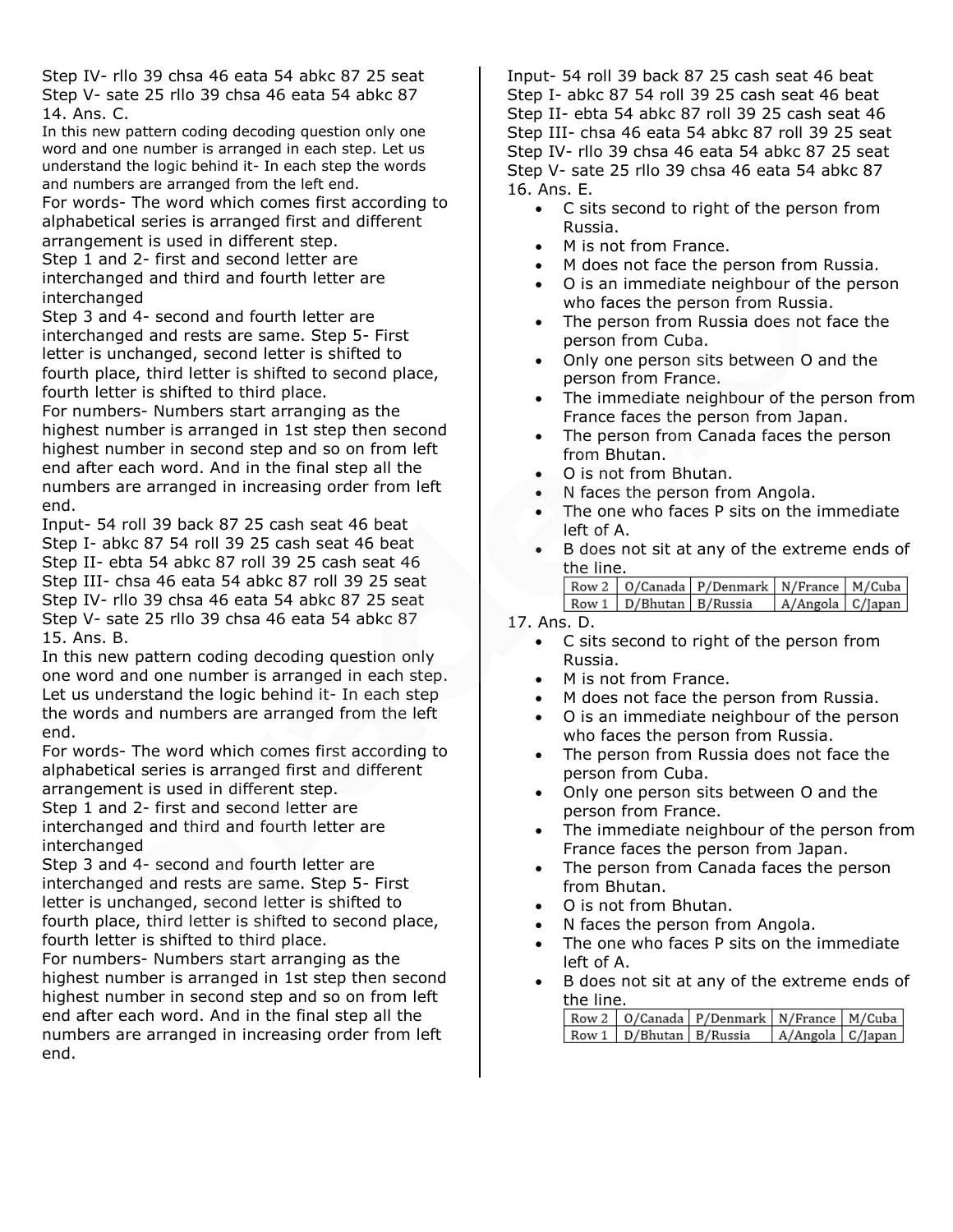#### 18. Ans. A.

- C sits second to right of the person from Russia.
- M is not from France.
- M does not face the person from Russia.
- O is an immediate neighbour of the person who faces the person from Russia.
- The person from Russia does not face the person from Cuba.
- Only one person sits between O and the person from France.
- The immediate neighbour of the person from France faces the person from Japan.
- The person from Canada faces the person from Bhutan.
- O is not from Bhutan.
- N faces the person from Angola.
- The one who faces P sits on the immediate left of A.
- B does not sit at any of the extreme ends of the line.

|  |                             | Row 2   O/Canada   P/Denmark   N/France   M/Cuba |                    |  |
|--|-----------------------------|--------------------------------------------------|--------------------|--|
|  | Row 1   D/Bhutan   B/Russia |                                                  | A/Angola   C/Japan |  |

### 19. Ans. C.

- C sits second to right of the person from Russia.
- M is not from France.
- M does not face the person from Russia.
- O is an immediate neighbour of the person who faces the person from Russia.
- The person from Russia does not face the person from Cuba.
- Only one person sits between O and the person from France.
- The immediate neighbour of the person from France faces the person from Japan.
- The person from Canada faces the person from Bhutan.
- O is not from Bhutan.
- N faces the person from Angola.
- The one who faces P sits on the immediate left of A.
- B does not sit at any of the extreme ends of the line.

|                             | Row 2   O/Canada   P/Denmark   N/France   M/Cuba |                    |  |
|-----------------------------|--------------------------------------------------|--------------------|--|
| Row 1   D/Bhutan   B/Russia |                                                  | A/Angola   C/Japan |  |

#### 20. Ans. E.

- C sits second to right of the person from Russia.
- M is not from France.
- M does not face the person from Russia.
- O is an immediate neighbour of the person who faces the person from Russia.
- The person from Russia does not face the person from Cuba.
- Only one person sits between O and the person from France.
- The immediate neighbour of the person from France faces the person from Japan.
- The person from Canada faces the person from Bhutan.
- O is not from Bhutan.
- N faces the person from Angola.
- The one who faces P sits on the immediate left of A.
- B does not sit at any of the extreme ends of the line.

|                             | Row 2   O/Canada   P/Denmark   N/France   M/Cuba |                    |  |
|-----------------------------|--------------------------------------------------|--------------------|--|
| Row 1   D/Bhutan   B/Russia |                                                  | A/Angola   C/Japan |  |

#### 21. Ans. A.

There can be two words that satisfy the given condition 63WBO and 75GRTY ---- BOW.

22. Ans. C.

On arrangement we will get three words in between the given condition.

24EAFR 42ENDO 63WBO 64TVZR 75GRTY

$$
63 + 64 = 127
$$

23. Ans. B.

From the given condition we will get 63WBO and 75GRTY so on arranging in descending order 75 GRTY 63BOW

24. Ans. C.

F and K are a married couple

E is sister of D

B is a daughter in law F who is grandmother of E's brother

C has two children.



E's husband born in the year 2002 and 16 years age gap between E and E's daughter

D born in the year 2006 and his father born in the year 1980.

F has only two son and B's husband born in the year 1982 and his salary 22000 per month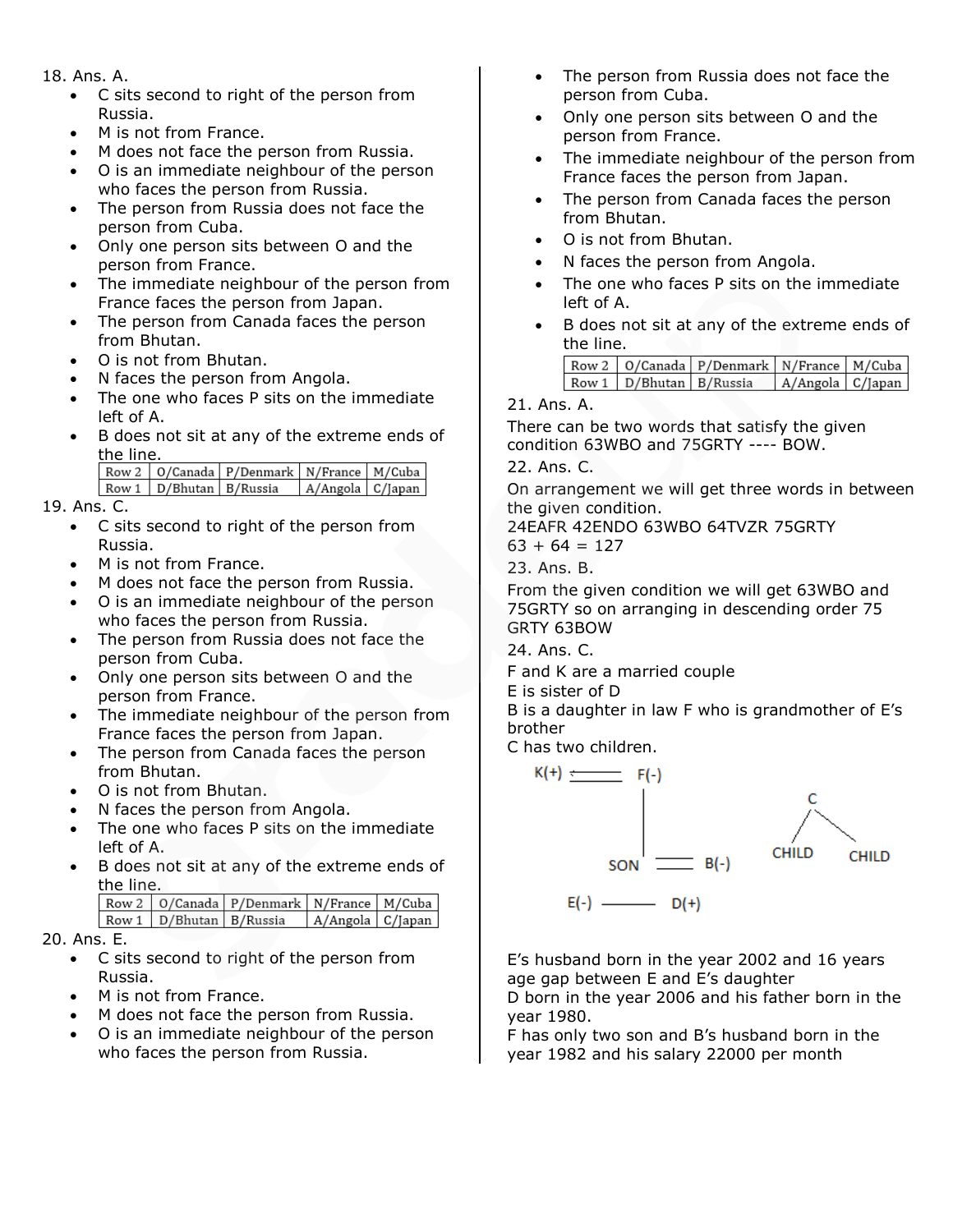

The person who earn highest among husband of E and there is 13000 rs gap between salary E and E's husband

There is 6 years gap between B and B's husband K has earn 15000 per month and his son earns 20000

K is not the oldest person in this family and H is brother in law of D and J is a female person



The youngest person earns lowest salary among all D has earns second highest among all and F earns more than salary of her daughter in law.





F and K are a married couple E is sister of D B is a daughter in law F who is grandmother of E's brother C has two children.



E's husband born in the year 2002 and 16 years age gap between E and E's daughter

D born in the year 2006 and his father born in the year 1980.

F has only two son and B's husband born in the year 1982 and his salary 22000 per month  $K(+)$   $\longleftarrow$   $F(-)$ 



The person who earn highest among husband of E and there is 13000 rs gap between salary E and E's husband

There is 6 years gap between B and B's husband K has earn 15000 per month and his son earns 20000

K is not the oldest person in this family and H is brother in law of D and J is a female person



The youngest person earns lowest salary among all D has earns second highest among all and F earns more than salary of her daughter in law.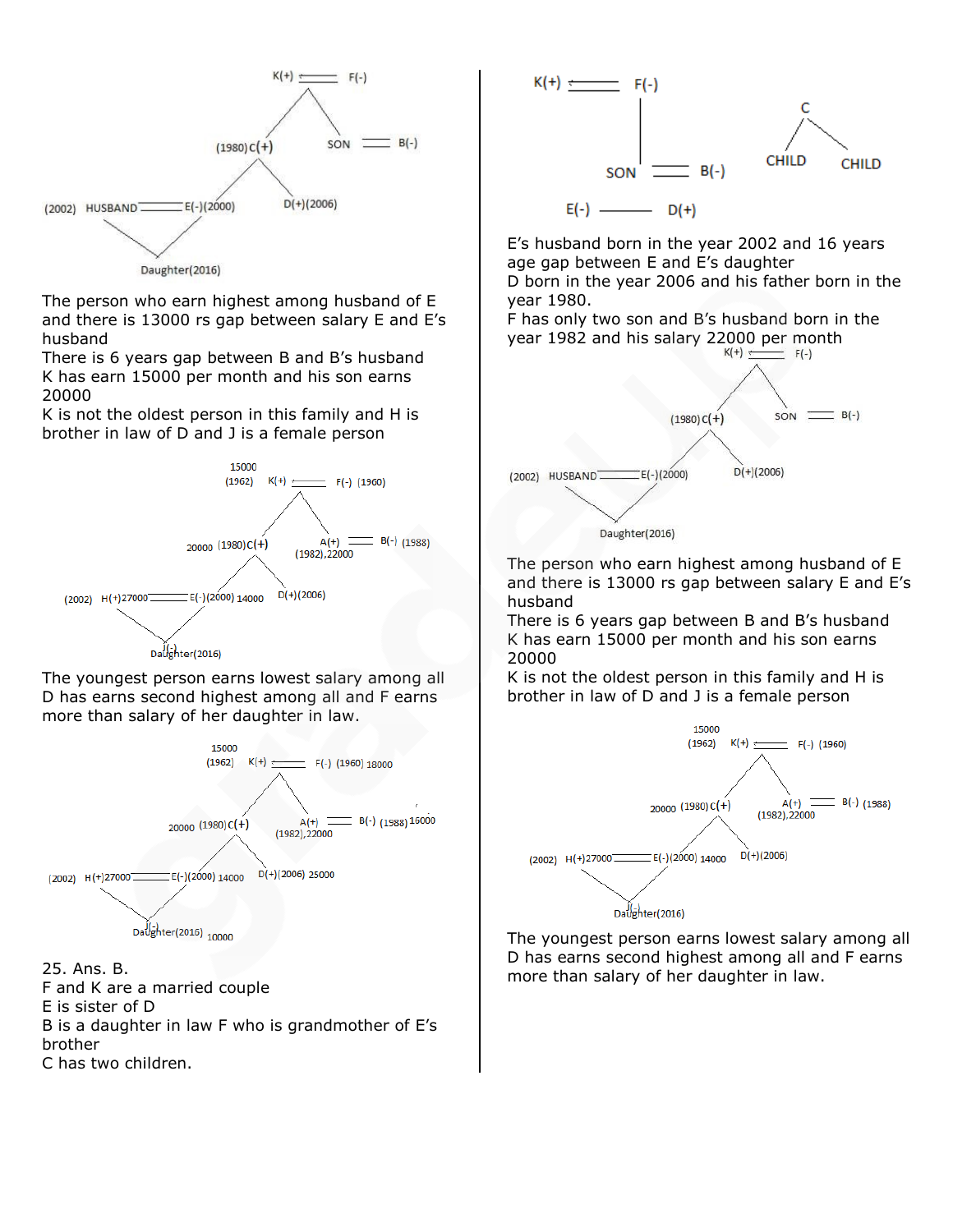

#### 26. Ans. C. F and K are a married couple

E is sister of D

B is a daughter in law F who is grandmother of E's brother

C has two children.



E's husband born in the year 2002 and 16 years age gap between E and E's daughter D born in the year 2006 and his father born in the year 1980.

F has only two son and B's husband born in the year 1982 and his salary 22000 per month



The person who earn highest among husband of E and there is 13000 rs gap between salary E and E's husband

There is 6 years gap between B and B's husband K has earn 15000 per month and his son earns 20000

K is not the oldest person in this family and H is brother in law of D and J is a female person



The youngest person earns lowest salary among all D has earns second highest among all and F earns more than salary of her daughter in law.



27. Ans. D.

F and K are a married couple

E is sister of D

B is a daughter in law F who is grandmother of E's brother

C has two children.



E's husband born in the year 2002 and 16 years age gap between E and E's daughter D born in the year 2006 and his father born in the year 1980.

F has only two son and B's husband born in the year 1982 and his salary 22000 per month

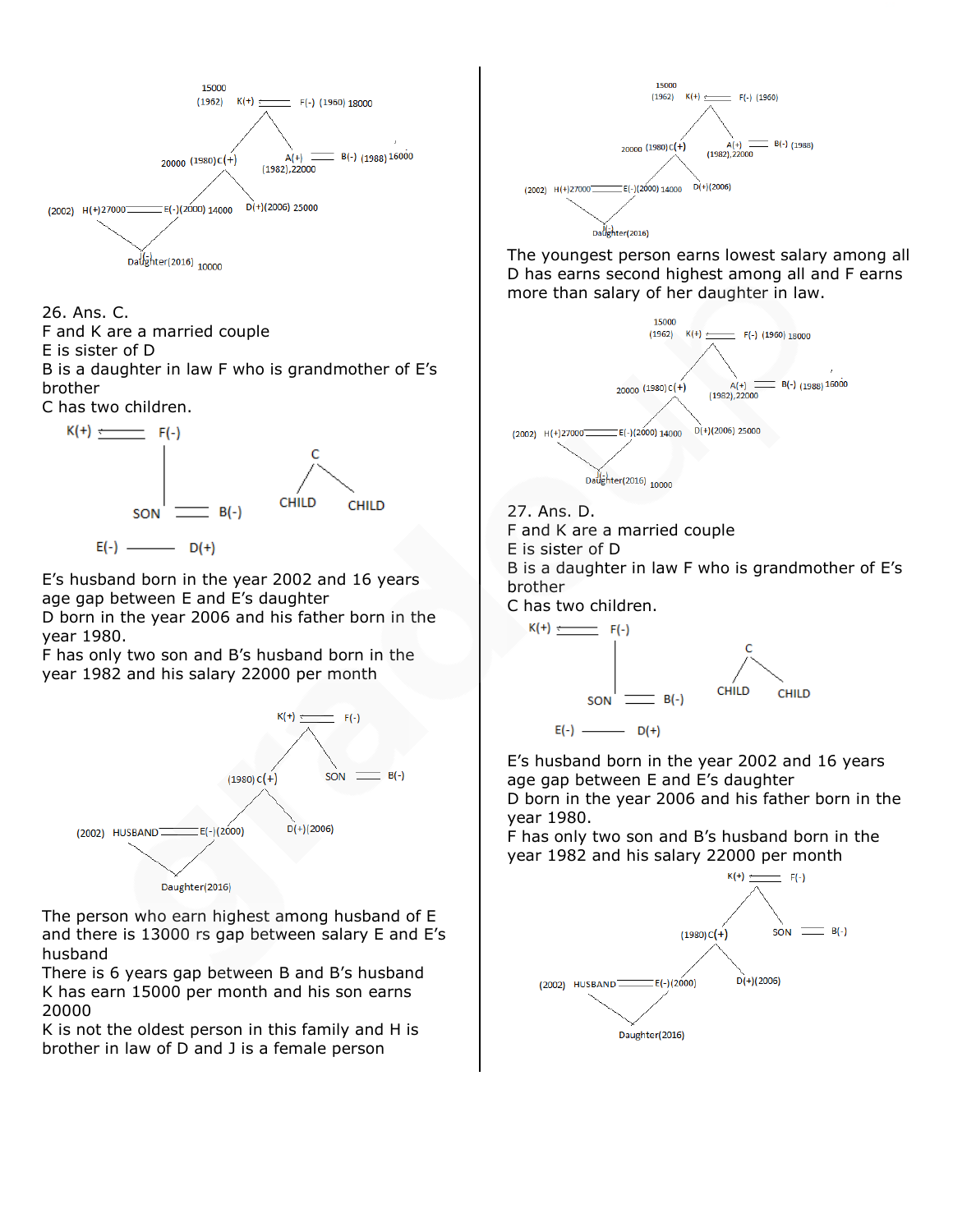The person who earn highest among husband of E and there is 13000 rs gap between salary E and E's husband

There is 6 years gap between B and B's husband K has earn 15000 per month and his son earns 20000

K is not the oldest person in this family and H is brother in law of D and J is a female person



The youngest person earns lowest salary among all D has earns second highest among all and F earns more than salary of her daughter in law.



28. Ans. C.

F and K are a married couple

E is sister of D

B is a daughter in law F who is grandmother of E's brother

C has two children.



E's husband born in the year 2002 and 16 years age gap between E and E's daughter

D born in the year 2006 and his father born in the year 1980.

F has only two son and B's husband born in the year 1982 and his salary 22000 per month



The person who earn highest among husband of E and there is 13000 rs gap between salary E and E's husband

There is 6 years gap between B and B's husband K has earn 15000 per month and his son earns 20000

K is not the oldest person in this family and H is brother in law of D and J is a female person



The youngest person earns lowest salary among all D has earns second highest among all and F earns more than salary of her daughter in law.



29. Ans. A. From I and II,

Q was born in a month which was having 31 days. Two persons were born between Q and P. P was born after Q. So Q either born in January or March then P was born either in April or June. R was born in a month which was having least number of days. R was born in February. U was born just after P. So U was either born in May or July. S was born after U.

Q confirm born in January. Hence, option A.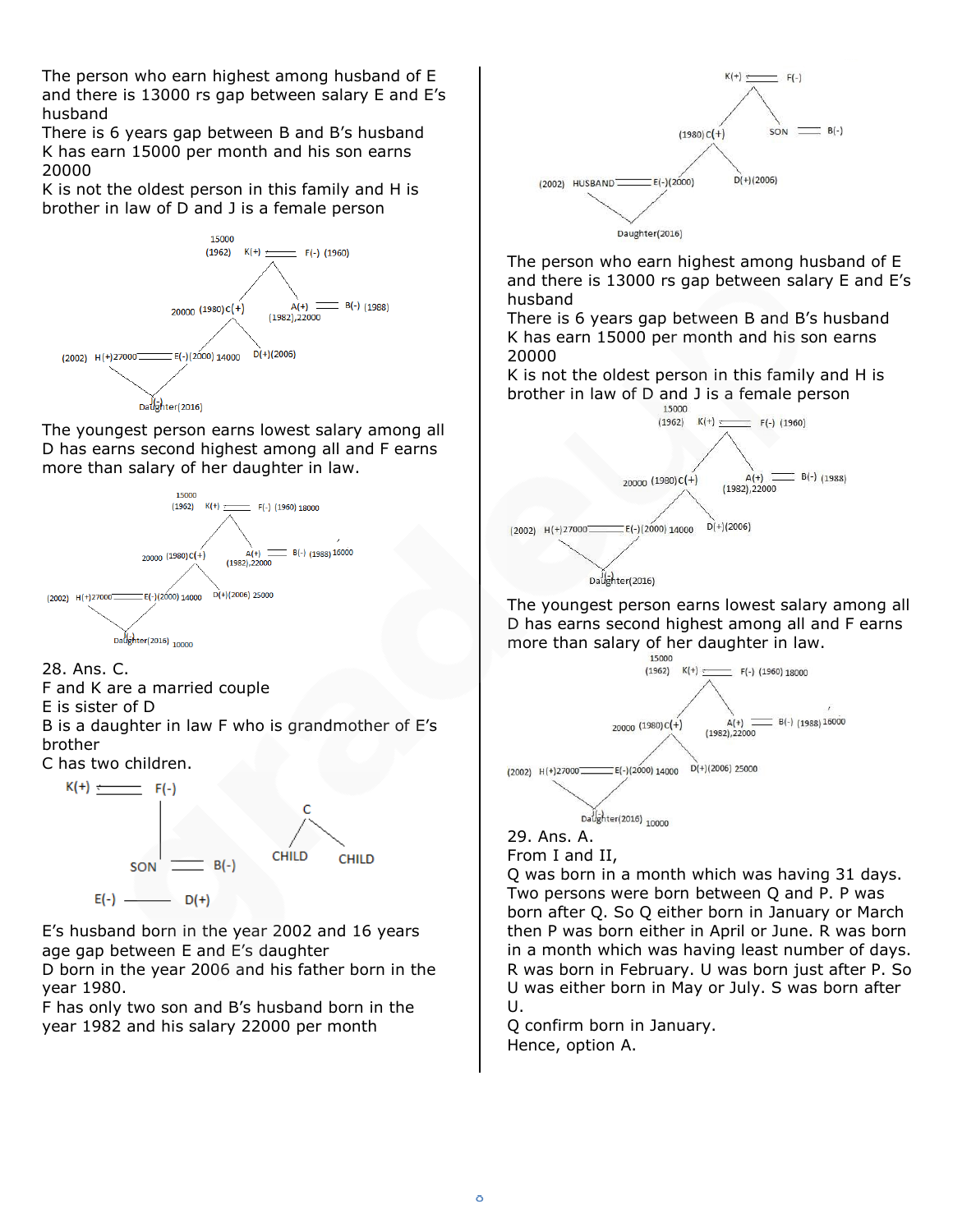| 30. Ans. C.                 |
|-----------------------------|
| From I,                     |
| $A > B < C = D > E > F = G$ |
| We can't compare B and F.   |
| From II,                    |
| $A < B = C > D > E < F < G$ |
| We can't compare B and F.   |
| From III,                   |
| $A > B > C = D > E > F < G$ |
| Clearly B is greater to F.  |
| So Only III is sufficient.  |
| Hence, option C.            |
|                             |

31. Ans. B.

1. The Orange Box is four boxes above the Blue Box.

2. There is exactly one box between B and H. The Blue Box is kept just below H. H is not colored in Green or Brown.

3. G is kept adjacent to B but not adjacent to H. A is kept just above C and neither of them is orange or Blue in color.

4. There are at least two boxes kept below C.

5. The box colored in White is kept just above the Grey Box. F is neither colored in Blue nor is kept at the top.

6. The Brown Box is not kept at the bottom.

7. E which is colored in Red is kept four boxes below A.

Pink is the color of the Box H.

| Color  | <b>Box</b> |
|--------|------------|
| White  | A          |
| Grey   | c          |
| Orange | G          |
| Brown  | в          |
| Red    | E          |
| Pink   | н          |
| Blue   | D          |
| Green  | F          |
|        |            |

32. Ans. C.

1. The Orange Box is four boxes above the Blue Box.

2. There is exactly one box between B and H. The Blue Box is kept just below H. H is not colored in Green or Brown.

3. G is kept adjacent to B but not adjacent to H. A is kept just above C and neither of them is orange or Blue in color.

4. There are at least two boxes kept below C.

5. The box colored in White is kept just above the

Grey Box. F is neither colored in Blue nor is kept at the top.

6. The Brown Box is not kept at the bottom.

7. E which is colored in Red is kept four boxes below A.

D box colour in blue.

| Color  | <b>Box</b> |
|--------|------------|
| White  | A          |
| Grey   | C          |
| Orange | G          |
| Brown  | B          |
| Red    | E          |
| Pink   | н          |
| Blue   | D          |
| Green  | F          |

33. Ans. E.

1. The Orange Box is four boxes above the Blue Box.

2. There is exactly one box between B and H. The Blue Box is kept just below H. H is not colored in Green or Brown.

3. G is kept adjacent to B but not adjacent to H. A is kept just above C and neither of them is orange or Blue in color.

4. There are at least two boxes kept below C.

5. The box colored in White is kept just above the Grey Box. F is neither colored in Blue nor is kept at the top.

6. The Brown Box is not kept at the bottom. 7. E which is colored in Red is kept four boxes

below A. The boxes kept at the top and the bottom respectively are colored in White and Green.

| Color  | Box |
|--------|-----|
| White  | А   |
| Grey   | Ċ   |
| Orange | G   |
| Brown  | в   |
| Red    | E   |
| Pink   | н   |
| Blue   | D   |
| Green  |     |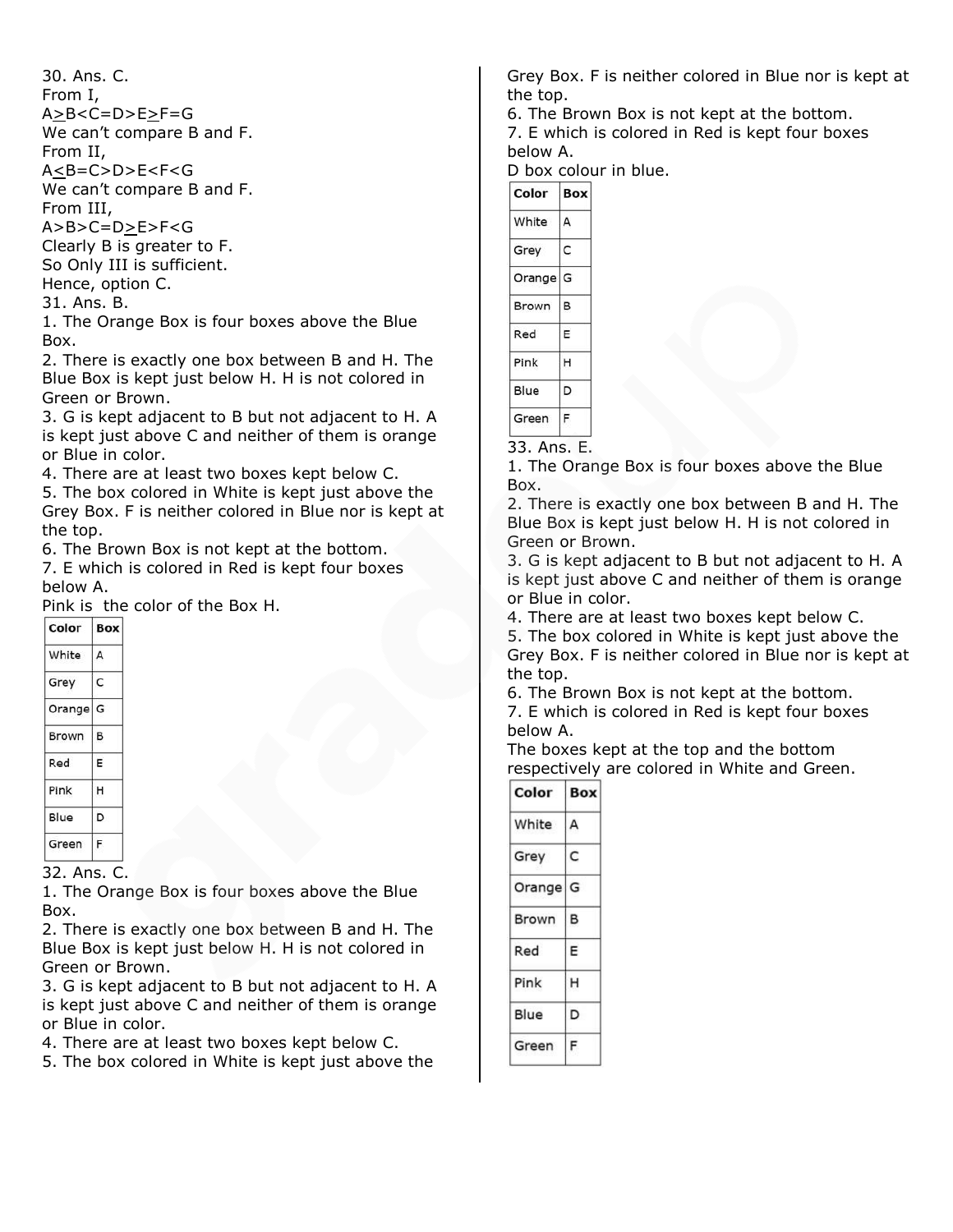#### 34. Ans. A.

1. The Orange Box is four boxes above the Blue Box.

2. There is exactly one box between B and H. The Blue Box is kept just below H. H is not colored in Green or Brown.

3. G is kept adjacent to B but not adjacent to H. A is kept just above C and neither of them is orange or Blue in color.

4. There are at least two boxes kept below C.

5. The box colored in White is kept just above the Grey Box. F is neither colored in Blue nor is kept at the top.

6. The Brown Box is not kept at the bottom.

7. E which is colored in Red is kept four boxes below A.

Two boxes are kept between F and E

| Color  | Box |
|--------|-----|
| White  | А   |
| Grey   | C   |
| Orange | G   |
| Brown  | в   |
| Red    | E   |
| Pink   | н   |
| Blue   | D   |
| Green  | F   |

#### 35. Ans. D.

1. The Orange Box is four boxes above the Blue Box.

2. There is exactly one box between B and H. The Blue Box is kept just below H. H is not colored in Green or Brown.

3. G is kept adjacent to B but not adjacent to H. A is kept just above C and neither of them is orange or Blue in color.

4. There are at least two boxes kept below C.

5. The box colored in White is kept just above the Grey Box. F is neither colored in Blue nor is kept at the top.

6. The Brown Box is not kept at the bottom.

7. E which is colored in Red is kept four boxes below A.

As per the solution figure, there are two boxes between G and the Pink Box.

| Color  | Box |
|--------|-----|
| White  | А   |
| Grey   | C   |
| Orange | G   |
| Brown  | в   |
| Red    | F   |
| Pink   | н   |
| Blue   | D   |
| Green  | F   |

### 36. Ans. B.

A child can learn before he/she turns five. So, assumption I is not implicit.

Some schools admit children who are below five years of age, so government gives that

advertisement. So, assumption II is implicit.

37. Ans. A.

In the statement it is given that army should be deployed to rehabilitate the people displaced due to earthquake.

It means that army can be used for purposes other than war also. So, assumption I is implicit.

Assumption II is not implicit because the word 'only' is making it baseless as there may be some other measures which can rehabilitate the displaced victims of earthquake.

38. Ans. E.

(a) does not follow because the NCR phenomenon can't be extrapolated to "most of the big cities". (b) and (d) are probable consequences. (c) shows us the other side.

(e) follows from the mention of "slump in home sales" and scope for "price correction".

39. Ans. A.  $\mathbf{H}$ Ш n D B

So from all 3 statements alone we can get that to whom B is sitting opposite to.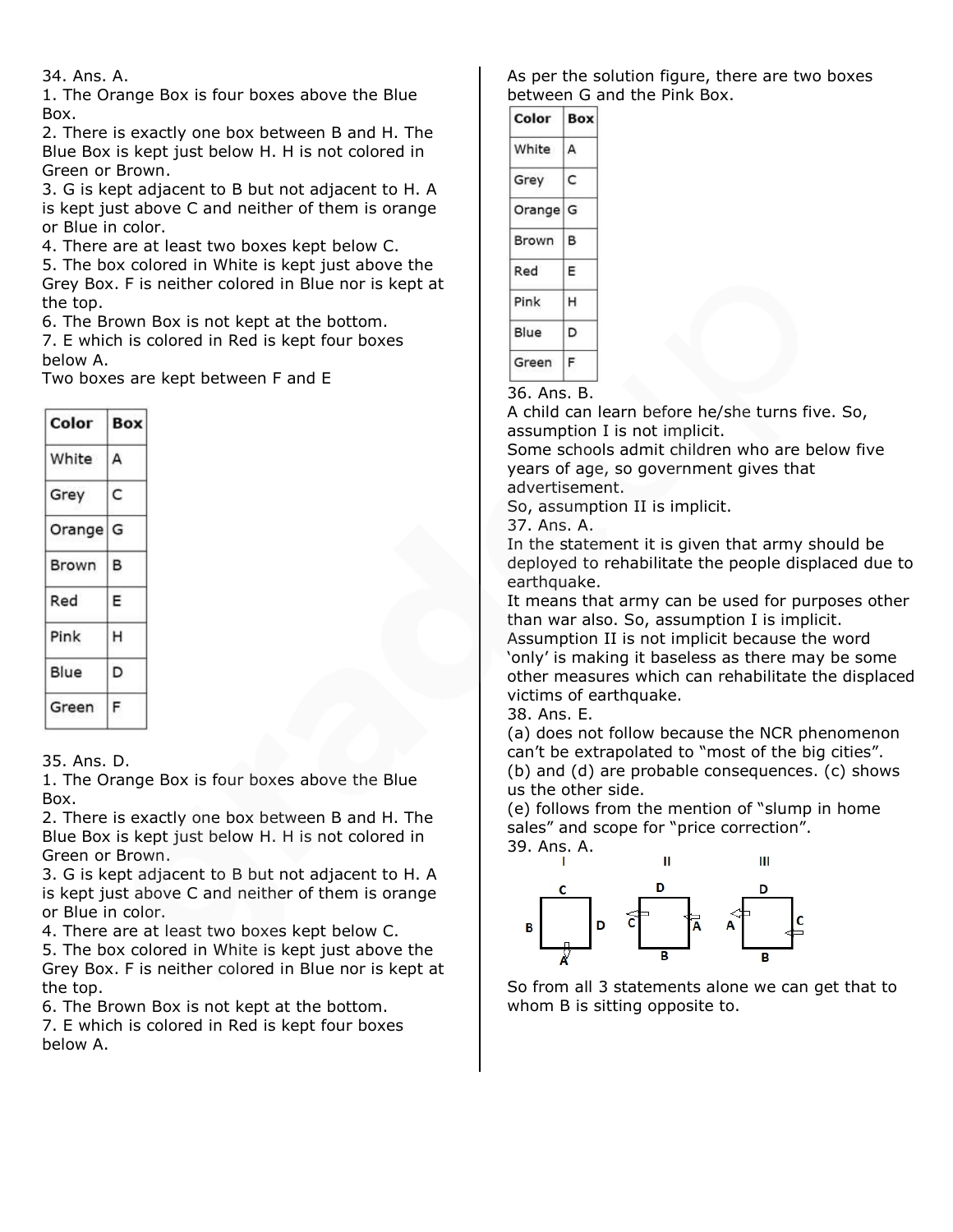# 40. Ans. B.

From 2 and 3 statements,

|                | Place   Physics   Maths |     |            | Biology   Social   English   Hindi |  |
|----------------|-------------------------|-----|------------|------------------------------------|--|
| 6              |                         | no  |            | no                                 |  |
| 5              |                         |     | ves        |                                    |  |
| 4              |                         | yes |            | no                                 |  |
| 3              |                         |     | yes        |                                    |  |
| $\overline{2}$ |                         | yes |            | no                                 |  |
|                |                         |     | <b>VAS</b> |                                    |  |

6.Physics

5.English

- 4.Biology
- 3.Social
- 2.Maths
- 1.Hindi

41. Ans. B.

From statement 1 and 2

A is youngest while E is not the eldest.

B is the father of C, who is grandson of F. D is the wife of E's son and C's father.

 $F = = E$ |

 $B=-D$ 

| C,A

From the above diagram, it is clear that F is the eldest in the family.

Hence, option B is the correct response.

42. Ans. D.

As given from the above conditions we will get the following two cases.

|                         | Flat 1 | Flat 2 | Flat 3 |
|-------------------------|--------|--------|--------|
| 3rd Floor   T           |        |        | X      |
| 2 <sup>nd</sup> Floor W |        | s      | ΙU     |
| 1st Floor               |        | R      | ν      |

OR

|                         | Flat 1 | Flat 2 | Flat 3 |
|-------------------------|--------|--------|--------|
| 3rd Floor   T           |        | z      | x      |
| 2 <sup>nd</sup> Floor W |        | R      | U      |
| 1 <sup>st</sup> Floor   |        | s      | ٧      |

#### 43. Ans. A.

As given from the above conditions we will get the following two cases.

|                           | Flat 1 | Flat 2 | Flat 3 |
|---------------------------|--------|--------|--------|
| 3rd Floor   T             |        |        | X      |
| 2 <sup>nd</sup> Floor   W |        | s      | U      |
| 1st Floor                 |        | R      | ν      |

#### OR

|                         | Flat 1 | Flat 2 | Flat 3 |
|-------------------------|--------|--------|--------|
| 3rd Floor               |        |        | x      |
| 2 <sup>nd</sup> Floor W |        | R      | U      |
| 1 <sup>st</sup> Floor   |        |        | v      |

#### 44. Ans. C.

As given from the above conditions we will get the following two cases.

|                         | Flat 1 | Flat 2 | Flat 3 |
|-------------------------|--------|--------|--------|
| 3rd Floor               |        |        | x      |
| 2 <sup>nd</sup> Floor W |        | s.     | lU     |
| 1st Floor               |        | R      | v      |

#### OR

|                         | Flat 1 | Flat 2 | Flat 3 |
|-------------------------|--------|--------|--------|
| 3rd Floor   T           |        |        | x      |
| 2 <sup>nd</sup> Floor W |        | R      | U      |
| 1st Floor               |        | s      | V      |

#### 45. Ans. C.



Ramesh current postion .

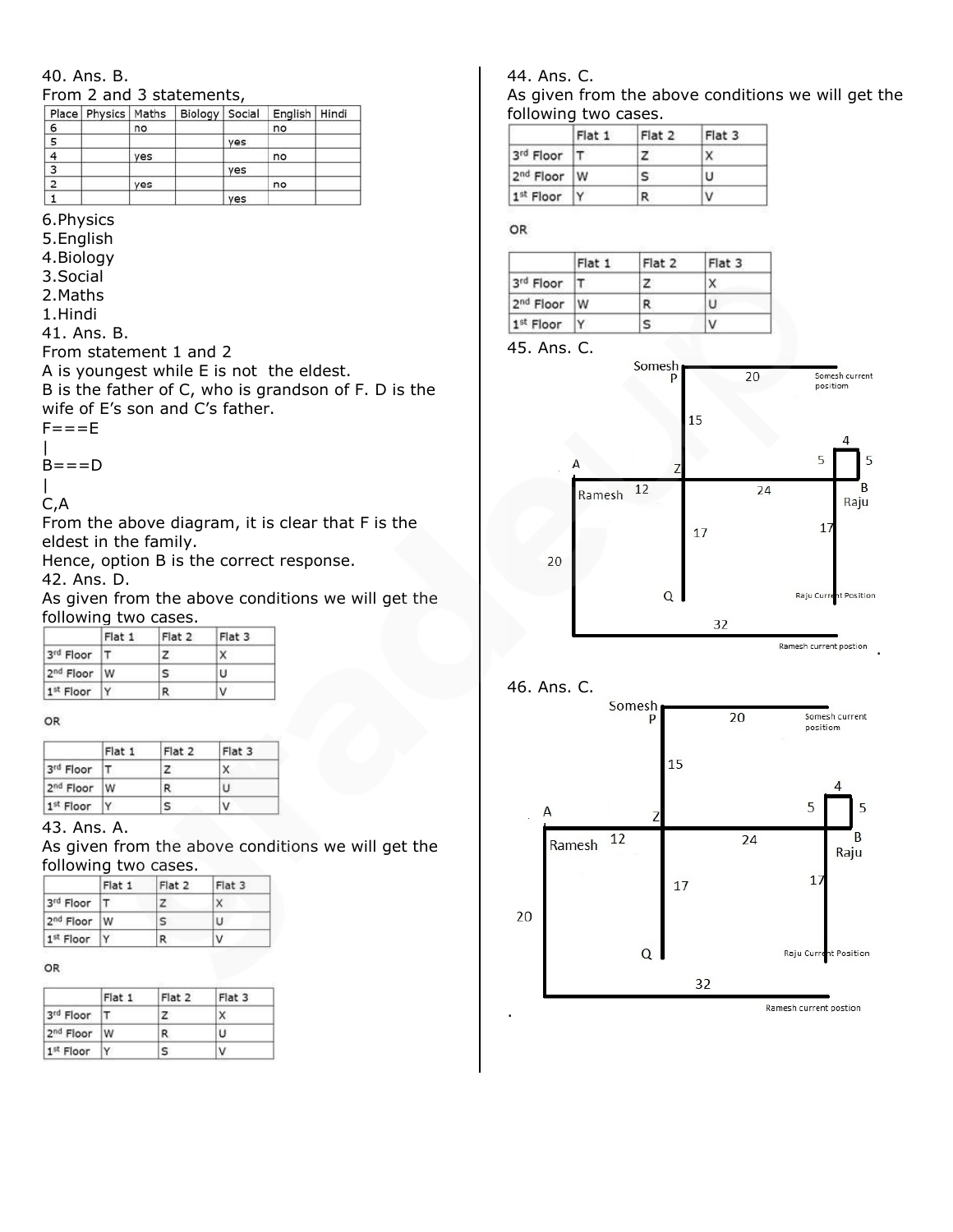47. Ans. A.



### 48. Ans. A.

Note that the statement conveys to us that the delay in compensation is now a thing of the past. We can't infer about the specifics- 'insurance company' in statement (c) and 'IRCTC' in statement (d)

49. Ans. B.

Course of action I does not follows due to the words 'all' and 'immediate'.

Course of action II follows because a system should be implemented to certify the quality of tiffin provided by the school.

50. Ans. E.

Both the actions follow because adequate police force should be deployed and vehicles on the road should be advised a diversion to avoid traffic congestion.

51. Ans. C.

The passage revolves around telecommuting but builds the structure in such a way that it emphasizes on the work-from-home facility in the domain. It builds up the case that explains the good and bad of the same and how it has shaped the habits of the workforce and has impacted the overall growth.

52. Ans. D.

It can be inferred from paragraph 6 in which it is stated that being allowed to work outside the office is good for both workers and employers. Working outside the office allow employees to have better work-life balance and improves their health and wellness, according to the report. It also saves them time and money.

Saving time and money is, though, an indirect addition to the income but since it hasn't been explicitly stated, it will not be considered as the case. Hence, option D is the correct answer.

53. Ans. A.

Fall-out means effect/ impact/ consequence. Redblooded means dynamic.

Options B and E don't mention any consequence; hence they can be easily eliminated.

Options C and D don't mention a consequence which is dynamic; hence eliminated.

Brunt means impact. Option A is synonymous with the question statement.

Hence, option A is the correct answer. 54. Ans. C.

A pigeonhole is a compartment and here, refers to the cubicle working system of offices. 'To extend the roots beyond the pigeonhole' means to expand its working conditions beyond the in-office environment and infrastructure. This has, in the passage, been done in the form of 'work-fromhome' facility. Hence, option C is the correct answer.

55. Ans. D.

(i) and (iii) can be inferred from the following statements of the passage, 'The Great Recession also played a role. "We saw a dramatic increase in the types of jobs that employers were hiring for that allowed telecommuting and other flexibility," said Sutton Fell. Far-flung working has become more commonplace, specifically in the mortgage and real estate industry, human resources and recruiting, and accounting and finance. Each industry saw remote job listings flourish more than 20% last year.

Employers in the Northeast, particularly in New England and Mid-Atlantic regions, are the most likely to offer flexible workplace options, the report found. "The middle class norm changed from one parent working and one staying at home to two working parents being more common and growth in single-parent families are big factors driving telecommuting to save time when and where you can," said Sutton Fell.'

Hence, option D is the correct answer. 56. Ans. B.

The advantages can be inferred from the last paragraph which states, 'Telecommuting full time brings in more than \$4,000 in savings each year thanks to reduced expenses on things like gas, parking and public transit costs and dry cleaning. By not having to go into the office every day, workers gain back the equivalent of 11 days per year. Employers also see savings from allowing flexible scheduling. Allowing a worker to telecommute half the time can save an employer more than \$11,000 a year. "It's a benefit when it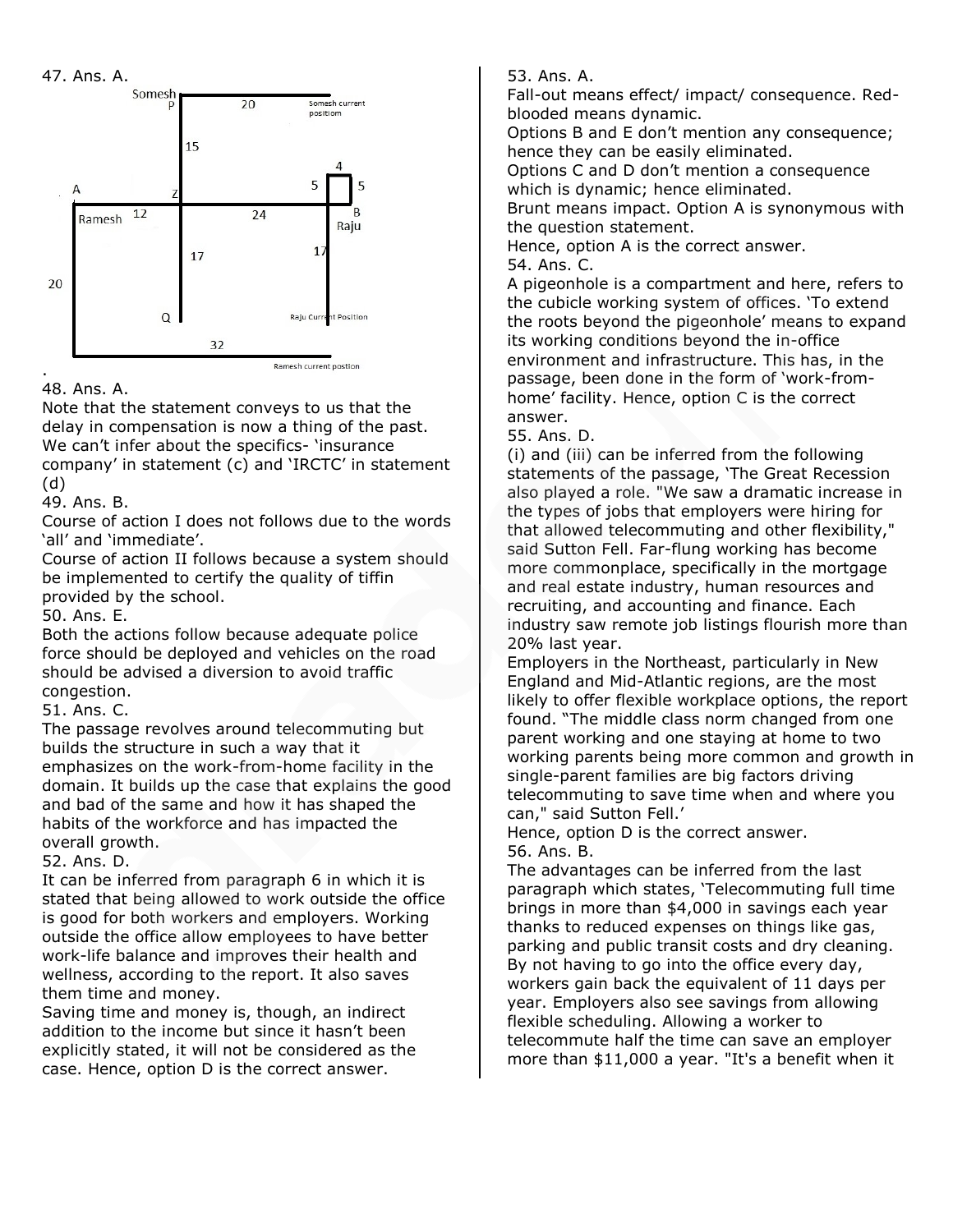comes to recruiting and retentions and offering competitive advantages with globalisation and the efficiency of being a forward-looking company," said Sutton Fell.'

The mention of other options as mutual benefit can't be traced in the given passage. Hence, option B is the correct answer.

57. Ans. A.

The answer can be inferred from the following statements of the passage, '"There is still this stigma associated with an antiquated view that telecommuting is just a work-from-home mom thing or for lower level jobs or not as dedicated workers," said Sutton Fell. "This is a very professional and viable option and it's not going anywhere."'

Call in question means to argue or challenge. A snap means something that can be done easily or is feasible. Option A means that the subject opposes the statement and is of the perspective that telecommuting is feasible and gender-neutral and is beneficial for the entire workforce.

To back something means to support something; it is clear from the quoted statements that the author calls the societal view about telecommuting a stigma and says that it is, instead, a feasible option which is meant to stay. Hence, option B can be eliminated.

To keep up with something means to advocate/ support something; it can also be eliminated on the same grounds as option B.

To stick by the statement also means to advocate something; hence it can also be eliminated. Hence, option A is the correct answer. 58. Ans. D.

Statements 2 and 5 are both grammatically correct and carry the same meaning. Statement 2 states that Consumerism takes place when under the influence of advertising and marketing, wants to get created among people. The same idea is stated in statement 5. Thus, option D is correct. Let's look at the errors in the other statements:

1) "Individualistic" is an adjective, so is "increased" in the given context. But an adjective cannot modify an adjective and we need an adverb in its place. Therefore, "increasingly" should be written. 3) Here the usage of the word "consumers" is incorrect as it refers to a group of people who consume. The consumers cannot be called "a character-cultivating way of life". Hence, the abstract noun "consumerism" should be used. 4) The statement here talks about what parents should do in general. Hence, the verb "teach"

should be in the simple present tense instead of present perfect continuous. So, "have been teaching" should be replaced by "teach". 59. Ans. E.

Statements 3 and 4 are grammatically correct and similar in meaning. Statement 3 talks about how India's large geographical extent houses several different religions which in turn has led to several different festivals being celebrated all over the country and acts as a shining example of unity in diversity. Statement 4 supports this same sentiment in different words.

Let's look at the errors in the other statements: 1. 'Festivals' being plural should be followed by 'are' to maintain subject-verb agreement instead of 'is'. 2. The determiner 'much' is used with singular uncountable nouns. Since 'diwali' is a singular countable noun, the correct determiner to be used is 'most'.

5. As stated earlier 'much' is used with singular uncountable nouns. The correct determiner to be used here is 'many' as 'festivals' is a plural noun. 60. Ans. B.

Sentences 2 and 3 are grammatically correct and have similar meaning. Both of them are conveying the fact that the purpose of creative advertisement is to just entertain the viewer. But comparative advertisement is much more aggressive than that. Let's look at the errors in the other statements: Sentence 1: In this sentence two words- quiet and soul, are used incorrectly. Quiet means making little or no noise. Since an emphasis is being put on how different the two types of advertising are, the correct that should have been used is 'quite'. Quite means 'to a certain or fairly significant extent or degree'.

'Soul' means the spiritual or immaterial part of a human being or animal, regarded as immortal. Since we need an adjective for 'purpose', the correct word that should have been used here is 'sole', which means one and only.

Sentence 4: 'Might' indicates that the action(entertaining) is a future event. When we state future progressive events as such, we use *be + ing-verb.* Also, when pointing out one among many, the noun for many part (form) should be in plural form. So, it should be 'forms' not 'form'. Sentence 5: Even though is used in the sense of 'despite of'. Even though is used generally used when we are conceding a surprising outcome. 'While' is used when two actions are happening simultaneously. Since two conditions are being compared without any conceding, we should use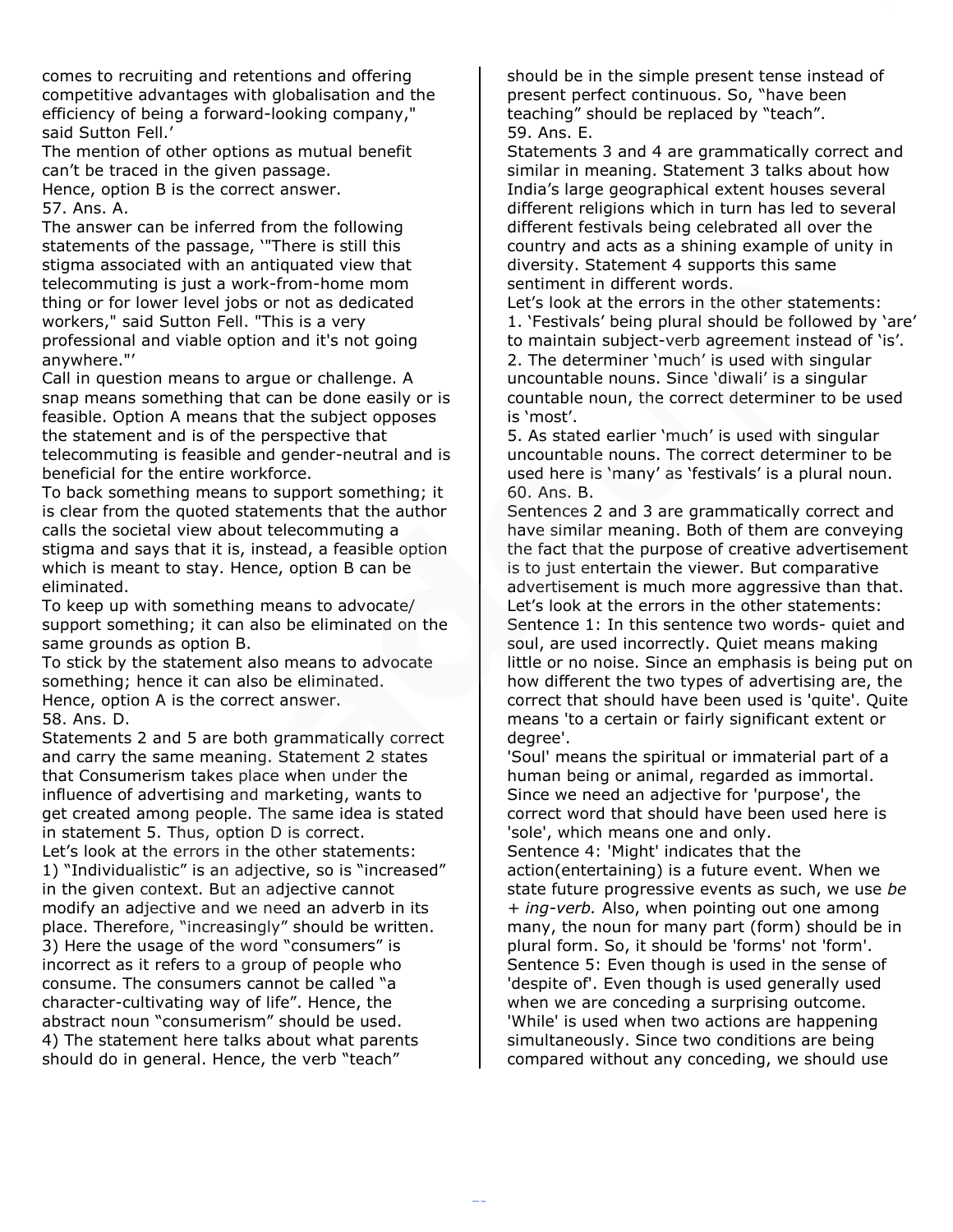'while' instead of 'even though'. Hence, the correct answer is B.

61. Ans. A.

Sentences 1 and 4 are grammatically correct and have similar meaning. Both of them are conveying the fact that the rest of the country knows very little about the flood victims of the north eastern states, who have been displaced from their homes due to severe floods.

Let's look at the errors in the other statements: Sentence 2: When we say we know something, we know facts or details. Both of them are countable nouns. So, we should use 'little' instead of 'less' as less is used for uncountable nouns.

Sentence 3: 'a' is an article for singular nouns. Since 'little' is definitely more than one, using 'a' is wrong.

Sentence 5: 'Misplaced' means placing something in the wrong position. It can happen unknowingly. The homeless flood victims are not exactly at a wrong place. They are most probably at a relief centre. The correct word that should've been used is 'displace', which means forced to move. Hence, the correct answer is A.

62. Ans. E.

All the three statements use the word "hamper" in the correct form. In the first and the second sentence, the word has been used as a verb in the present and the past tense respectively. "Hamper" means to cause hindrance. The third sentence uses the word as a noun which means a basket or a container. The word fits appropriately in the given question. Since the word has been used correctly in all the sentences, option E is the correct answer. 63. Ans. C.

The numerical 100 is written as century in cricket and is used to refer to 100 years. In sentence 1 and 2 it makes perfect sense.

In sentence 3 however, the word must be sanctuary which refers to a nature reserve for wild animals. The correct answer is option C.

64. Ans. E.

The word Date carries several meanings:

- 1. The day of the month or year as specified by a number.
- 2. A social or romantic appointment or engagement.
- 3. Reveal someone or something as being oldfashioned.

Among these, the meaning given in 1, makes statement 2 correct. The one given in 2, makes statement 1 correct and the one given in 3, makes statement 3 correct. Thus, option E is the correct answer.

65. Ans. B.

Audacity means aggressive boldness or unmitigated effrontery.

Annoy means disturb, especially by minor irritations.

Assort means to distribute or to classify.

Amuse means occupy in an agreeable, entertaining or pleasant fashion.

B-D are antonyms.

66. Ans. C.

Blame means attribute responsibility to.

Incarcerator to confine, imprison.

Blimey British informal, used to express surprise.

Inculpate suggest that someone is guilty.

A-D are synonyms. 67. Ans. E.

Permit means consent to, give permission. Plough (verb) turn up the earth of (an area of land) with a plough, especially before sowing. Bar means expel, as if by official decree.

Beacon means a fire (usually on a hill or tower) that can be seen from a distance.

A-C are antonyms.

68. Ans. A.

Crave means plead or ask for earnestly. Abjure means retract, or formally reject or renounce.

Exceed means go beyond what is allowed or stipulated

Crass means without sensitivity.

A-B are antonyms.

69. Ans. D.

The sentence is about a newspaper journey of 139 years. During these years the newspaper has changed with upcoming trends by adapting and embracing the new technological changes yet it never compromised with its core value. The first word must mean 'the whole'. The second word must mean 'to accept and adapt'. Therefore, option D is apt. 'Entirety' means the whole of something and embraces means to an act of accepting something willingly or enthusiastically.

70. Ans. A.

The first blank is followed by the word "studies", and no other word but "review" can fit before it while conveying a correct sense. In order for a condition to be dealt with, it needs to be identified first. Hence, option A is the correct answer. 71. Ans. A.

Dispel- to make (a doubt, feeling, or belief) disappear.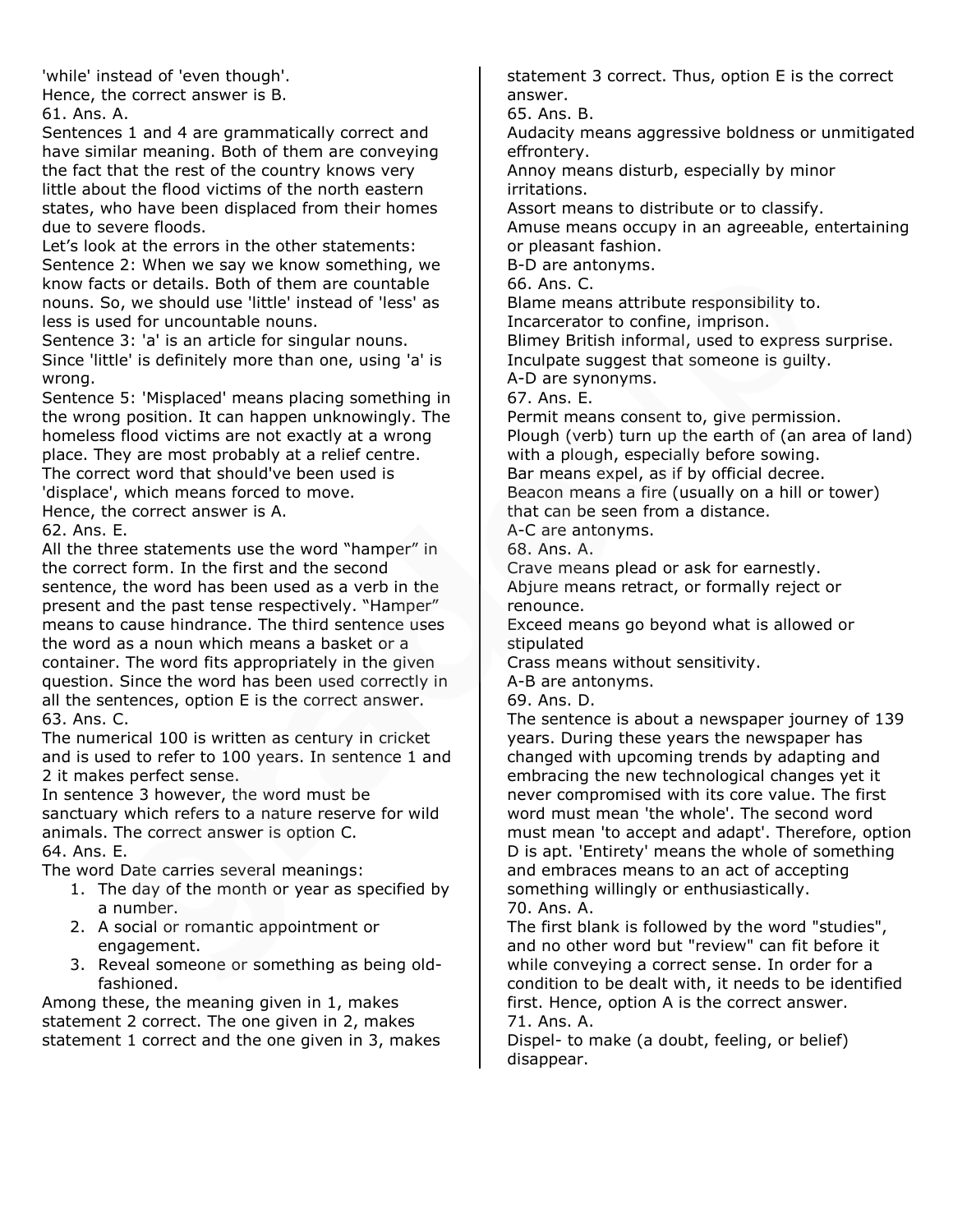The term, hectic external engagements shows the PM's hard work and is a positive point. The segment after the blank (Chief Minister with little diplomatic experience could not make it to the high table...) points out a negative thing about the PM. So, the positive point that prevails in the present would negate a negative point of the past. Hence, either 'dispel' or 'dismiss' can fit in the first blank. A visa cannot be agreed to someone, hence option

D gets eliminated. "Deny" fits appropriately in the second bank. Hence, option A is the correct answer. 72. Ans. A.

The second part of the sentences conveys the idea that seeing the thrust of the startup with respect to employment, app download, presence in cities, the founder would start the project. the only word that will fit in the blank and make the

sentence grammatically correct is chances.though the word probabilities convey the meaning same as 'chances', but given the choice of diction, we should choose chances.

The first part of the sentence conveys the idea that the idea of the startup founder is expected to bring in positive results. Disruptive means innovative or ground breaking.

Hence the correct answer is option A. 73. Ans. D.

The given sentence talks about the mixed responses given by brokerage houses. Since "saying" has been used once in the sentence, "adding" can be used as a connector to state another response. The usage of "saying" will make the sentence redundant, while "speaking" would be grammatically incorrect. "Awaited" fits appropriately in the second blank, indicating that there is still no clarity excise duty exemption. Thus, option D is the correct answer.

74. Ans. B.

The statement tries to compare the salaries of the soldiers with those of the other professionals and focuses on the disparities in the same.

Corresponding to the context 'disproportionate' and 'compensations' are the most suitable words. Disproportionate highlights the disparity and compensation lays stress on the subject being discussed. So, option B is correct.

75. Ans. D.

Out Of all the available options, only 'improvement' and 'measures' satisfy the context of the sentence by replacing the irrelevant words in the sentence. The sentence means that the recordings of the financial data showed that the improvement in the

economy has little relation with the measures taken by the financial experts. So, option D is correct. 76. Ans. B.

The statement tries to compare the salaries of the soldiers with those of the other professionals and focuses on the disparities in the same. Corresponding to the context 'disproportionate' and 'compensations' are the most suitable words. Disproportionate highlights the disparity and

compensation lays stress on the subject being discussed. So, option B is correct.

77. Ans. E.

The statement makes perfect sense in itself. So, option E is correct.

78. Ans. E.

Statement 1 should be the opening sentence of the series. It lays down the theme of the passage which is the successful running of the Indian state and society being dependent on the ideals of secularism. It is followed by A which highlights the existing situation of secularism coming under the scanner and questions being raised against its credibility. B elaborates on what is stated in statement A. The unpleasant situation being noticed for the first time ever since independence is the idea of a Hindu Rashtra being openly mooted. C and 2 form a pair. C states that the Supreme Court has expressed its 'concerns' with the rising threat to secularism. The issue mentioned here is the apprehension with respect to the continuation of the successful working of Secularism. Statement 2 lays down the actual 'concern' around which the Supreme Court has expressed itself, i.e. the threat and danger of losing the ideals of secularism. Also, the usage of the pronoun "it" indicates that the Supreme Court is being talked about.

Hence, the correct sequence is 1ABC2 and option E is the correct answer.

79. Ans. B.

The given passage talks about how the diversity in India affects the political scenario in the country. This concept of diversity is well described in statement 1 making it the introductory sentence of the passage. And it leads to how states contribute to the political make up in the country. This makes statement 2 the second sentence of the passage. Hence, the correct sequence is 12ABC and option B is the correct answer.

80. Ans. E.

The passage is about river drainage system. Sentence 1 should act as the introductory sentence as it defines what is a 'drainage system' while statement 2 should act as the concluding sentence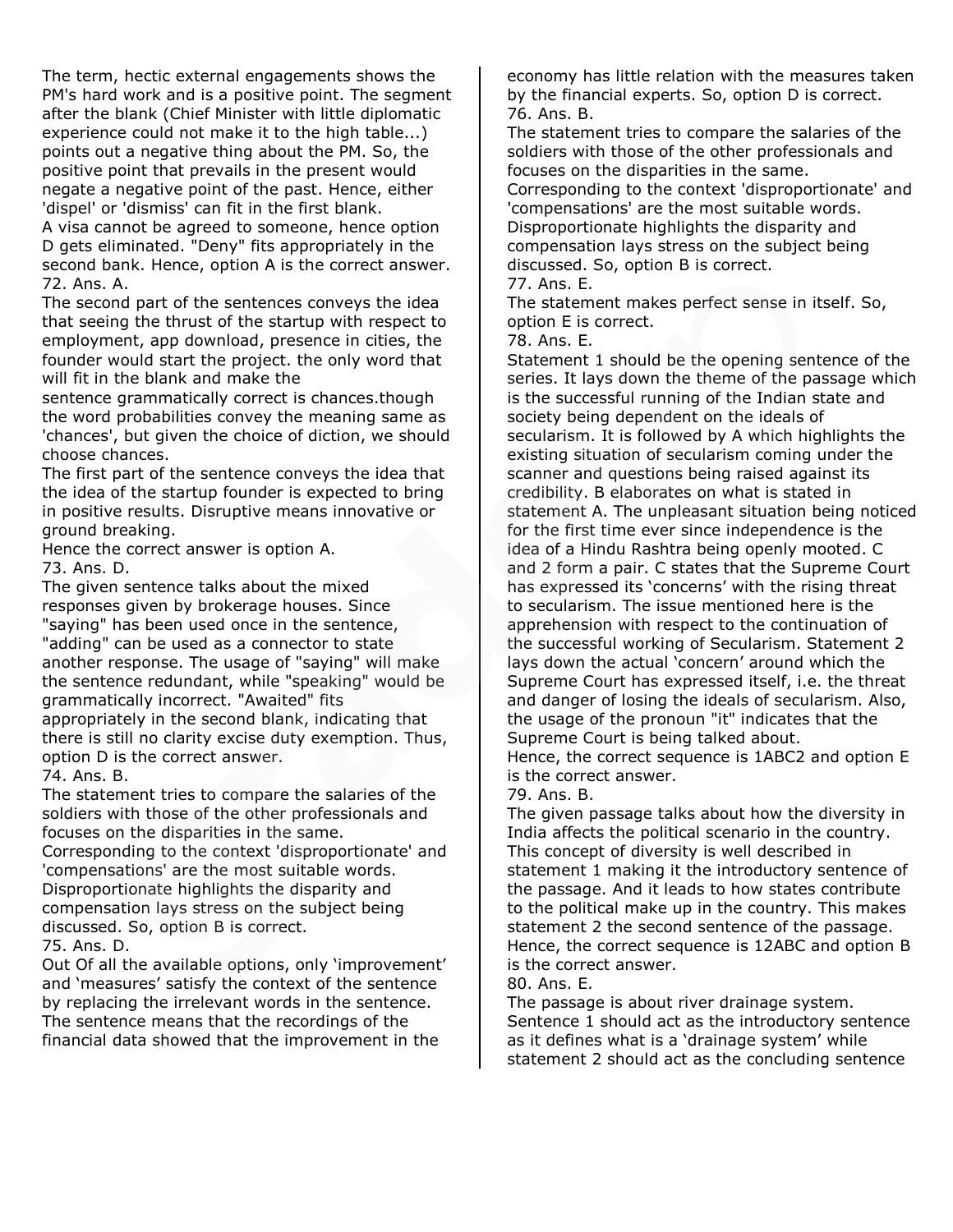as it points out the several tasks performed by the drainage system as mentioned in statement C. Hence, the correct sequence is 1ABC2 and option E is the correct answer.

81. Ans. E.

The theme of the paragraph is the Nobel prize literature committee is having a public meltdown. The paragraph should start with statement A only as it introduces the academy as well as provide information about the committee. Hence, options A, B and C are eliminated. Statement C talks about the scandal. Naturally, statement 2 follows statement C. Therefore, statement 2 comes at the end and option E is the apt answer.

82. Ans. B.

From '20 countries have already called for a total ban on killer robots,' one can consider that countries might have decided to boycott the upcoming meeting on autonomous weapons. This option can be used. 'Even though' is used to show contrast and means 'despite the fact that.' This option only fits with the first sentence and does not help in connecting the two sentences. From the second sentence, one can use option III to connect the sentences.

Therefore, option B is the apt answer.

### **New statement:**

The boycott comes ahead of a United Nations meeting in Geneva next week on autonomous weapons, and more than 20 countries have already called for a total ban on killer robots.

While support builds for an outright ban on autonomous weapons, there is a United Nations meeting in Geneva next week on autonomous weapons, since more than 20 countries have already called for a total ban on killer robots. 83. Ans. D.

All the options can be used to connect the sentences. Therefore, option D is the apt answer. **New statements:**

If you've considered whitening your teeth, you may already know the professional teeth whitening cost can be high — much more expensive than at-home alternatives, but in-office teeth whitening is one of the safest and most effective whitening methods. Teeth whitening doesn't have to be expensive while you may already know the professional teeth whitening cost can be high — much more expensive than at-home alternatives, but in-office teeth whitening is one of the safest and most effective whitening methods.

If you're looking for an alternative to professional bleaching in a dental office as you may already

know the professional teeth whitening cost can be high — much more expensive than at-home alternatives so in-office teeth whitening is one of the safest and most effective whitening methods. 84. Ans. C.

Option I: Euphoria refers to a feeling or state of intense excitement and happiness. It makes sense as the proposed resolution of impeachment of the Chief Justice of India will bring forward issues that directly have an effect, especially a negative one, on the independence of the judiciary.

Option II: 'Some safeguards' will make no sense in the context of the sentences.

Option III: It says that a fearless judge is the fundamental principles on which an independent judiciary is based. So, it can be used to connect sentences.

Therefore, option C is the apt answer.

### **New statements:**

The euphoria in some circles over a proposed resolution of impeachment of the Chief Justice of India is a matter of grave concern, for it brings to the fore issues that directly impinge on the independence of the judiciary.

Since a fearless judge is the bedrock of an independent judiciary, a proposed resolution of impeachment of the Chief Justice of India is a matter of grave concern, for it brings to the fore issues that directly impinge on the independence of the judiciary.

85. Ans. A.

We can clearly decipher from the statements that quotas determine the size of funds at the disposal. The countries having higher quotas or powerful countries influence the funds to be lent. The developing countries are demanding a greater share in quotas. Option II as well as III make no sense in the context of the statements. New statement:

Quotas determine the size of contingency funds at the disposal of the IMF to lend to countries in need of help, as well as the power of individual countries to influence lending decisions and tap into the funds themselves, though developing countries hold less than half the overall quota at the moment, with their rapidly increasing economic heft they have demanded a greater share.

86. Ans. C.

The passage states the problems and cyber threats to which every organization is exposed to. It mentions the importance of ethical hacking and the ways in which the ethical hackers deal with them. The dire need of regularly checking the security of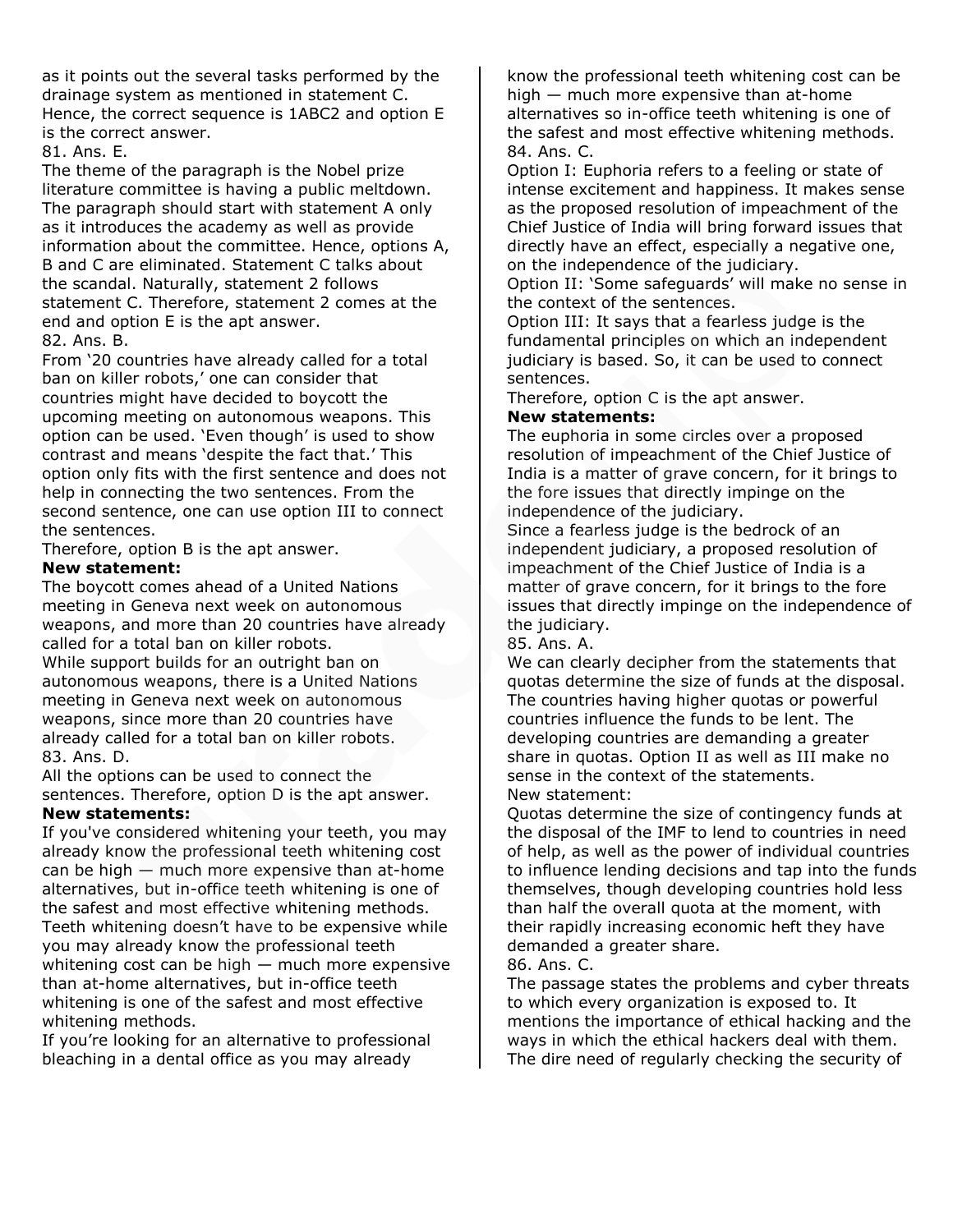organizations is increasing with time. Thus option C is the correct answer.

87. Ans. A.

It can be well inferred from the passage that a successful ethical hacker is one who can think from the perspective of a hacker and create better security there. If one fails to think like a malicious person one would never be able to create proper security there. Thus option A is the correct answer. 88. Ans. B.

With the advent and progress of technology the problem of hacking too increased. Thus the major reason that contributed to the problem of hacking is technology. Option B is the correct answer. 89. Ans. E.

The most important step to protect the organization is that the hackers should be given proper authority to access the privacy of the organizations.

Unauthorized access is the most harmful thing done to the organization. Thus option E is the correct answer.

90. Ans. C.

It can be well inferred from the passage that the ethical hackers do not have any negative purpose and want to enhance the security of organizations whereas the normal hackers have an ill motive and want to gain personal benefits causing harm to others. Thus option C is the correct answer. 91. Ans. B.

The Nobel economics prize 2017 has been awarded to Richard Thaler of the University of Chicago for his contributions to behavioural economics. **Note:** Thaler is an American economist & the Ralph and Dorothy Keller Distinguished Service Professor of Behavioral Science and Economics at the University of Chicago Booth School of Business. 92. Ans. C.

Vienna is the capital and largest city of Austria. It is also one of the nine states of Austria and a primary city of the country with a population of about 1.8 million.

93. Ans. A.

Vice President M. Venkaiah Naidu has inaugurated the third International Conference on Yoga in New Delhi. The theme of this year's conference is 'Yoga for Wellness'.

94. Ans. A.

FATF stands for Financial Action Task Force. It is an inter-governmental body established in 1989 and is Headquartered at Paris, France. The objectives of the FATF are to set standards and promote effective implementation of legal, regulatory and operational measures for combating money laundering,

terrorist financing and other related threats to the integrity of the international financial system. 95. Ans. C.

The compound annual growth rate (CAGR) is the mean annual growth rate of an investment over a specified period of time longer than one year. 96. Ans. E.

Sanjeev Stalin is an Indian professional footballer who plays as a defender for Indian Arrows in the I-League. 97. Ans. D.

Hand in Hand' is a joint military exercise between India and China held in Pune, Maharashtra in 2016. • Factual information

98. Ans. A.

Liquidity Adjustment Facility (LAF) was introduced by RBI during June, 2000 in phases, to ensure smooth transition and keeping pace with technological up gradation.

99. Ans. A.

The money market primarily facilitates lending and borrowing of funds between banks and entities like Primary Dealers (PDs). Banks and PDs borrow and lend overnight or for the short period to meet their short term mismatches in fund positions. This borrowing and lending is on unsecured basis.

**Note**: **'Call Money'** is the borrowing or lending of **funds for 1day**.

Where money is **borrowed** or lend for period between **2 days and 14 days** it is known as '**Notice Money'**. And '**Term Money'** refers to borrowing/lending of funds for **period exceeding 14 days**.

100. Ans. E.

Interest rate risk is also known as Market risk. Interest rate risk is the risk of increased volatility due to a change of interest rates. 101. Ans. B.

The Ukai Dam, constructed across the Tapti River, is the largest reservoir in Gujarat.

102. Ans. C.

The headquarter of UCO Bank is located in **Kolkata**.

103. Ans. C.

National **Automated** Clearing House (NACH). NACH is a web-based platform to facilitate interbank, high volume, electronic transactions for Banks, Financial Institutions, Corporates and Government. It basically functions like an electronic clearing service available especially for banks. NACH was launched by the National Payment Corporation of India (NPCI). It is very useful to clear bulk and repetitive transactions that take place among banks.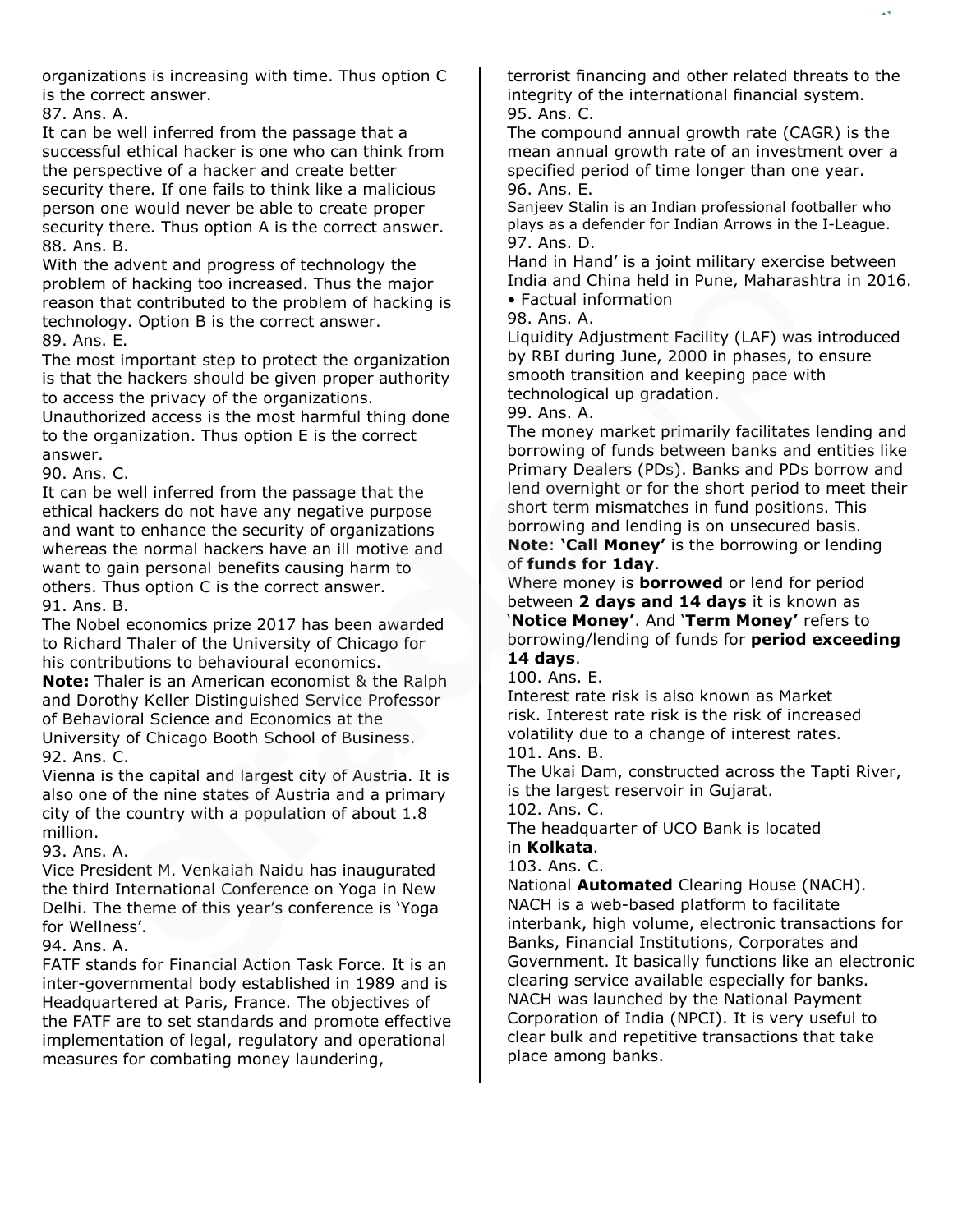104. Ans. C.

The BRBNMPL manages 2 Presses one at Mysore in Karnataka and the other at Salboni in West Bengal. The present capacity for both the presses is 16 billion note pieces per year on a 2-shift basis. 105. Ans. A.

MPS stands for - Monetary Policy Committee The Monetary Policy Committee of India is a committee of the Reserve Bank of India that is responsible for fixing the benchmark interest rate in India.

The committee comprises of six members - three officials of the Reserve Bank of India and three external members nominated by the Government of India.

The Reserve Bank of India Act, 1934 (RBI Act) has been amended by the Finance Act, 2016, to provide for a statutory and institutionalized framework for a Monetary Policy Committee, for maintaining price stability, while keeping in mind the objective of growth.

106. Ans. A.

The Kisan Credit Card (KCC) scheme is a credit scheme introduced in August 1998 by Indian banks. This model scheme was prepared by the National Bank for Agriculture and Rural

Development (NABARD) on the recommendations of R.V.GUPTA to provide term loans and agricultural needs.

107. Ans. B.

The working and operations of NBFCs are regulated by the **Reserve Bank of India** (RBI) within the framework of the [Reserve Bank of India Act, 1934] (Chapter III-B) and the directions issued by it. Non-bank financial companies(NBFCs) are financial institutions that provide banking services without meeting the legal definition of a bank, i.e. one that does not hold abanking license.

NBFCs include a loan company, an investment company, asset finance company ( i.e. a company conducting the business of equipment leasing or hire purchase finance) and Residuary Non-Banking Companies. NBFCs are incorporated under the Companies Act, 1956.

108. Ans. B.

### **Solution:** Full form of CASA - **Current Account Saving Account**.

109. Ans. B.

The 17th summit of Shanghai Cooperation Organisation (SCO) summit has started in Astana, Kazakhstan from June 8, 2017. In this summit, India and Pakistan has become full members of the organization.

110. Ans. D.

World number one Rafael Nadal produced a ruthless performance to thrash Australian Nick Kyrgios 6-2 6-1 in the China Open final for his 75th career singles title.

111. Ans. A.

Economist Dr Rajiv Kumar named the new Vice-Chairman of NITI Aayog. The government also appointed Dr Vinod Paul, a paediatrician at AIIMS, as a member of the Aayog.

112. Ans. C.

ELSS stands for **Equity Linked Saving Scheme. An Equity Linked Savings Scheme (ELSS)** is an open-ended Equity Mutual Fund that doesn't just help you save tax, but also gives you an opportunity to grow your money. It qualifies for tax exemptions under section (u/s) 80C of the Indian Income Tax Act.

113. Ans. B.

**MasterCard Incorporated** or **MasterCard** 

**Worldwide** is an American multinational financial services corporation headquartered in the MasterCard International Global Headquarters, Purchase, New York, United States, in Westchester County. The Global Operations Headquarters is located in O'Fallon, Missouri, United States, a suburb of Saint Louis, Missouri. Throughout the world, its principal business is to process payments between the banks of merchants and the card issuing banks or credit unions of the purchasers who use the "MasterCard" brand debit and credit cards to make purchases. MasterCard Worldwide has been a publicly traded company since 2006. Prior to its initial public offering, MasterCard Worldwide was a cooperative owned by the 25,000+ financial institutions that issue its branded cards. 114. Ans. B.

The National **Institute** of Securities Markets (**NISM**) is a public trust **established** in 2006 by the Securities and Exchange Board of India (SEBI), the regulator of the securities markets in India. The institute carries out a wide range of capacity building activities at various levels aimed at enhancing the quality standards of and increase the participation in the securities markets.

115. Ans. C.

The Port of Benghazi is a major seaport in the city of Benghazi, Libya, on the Mediterranean Sea coast within the Gulf of Sidra.

Benghazi port in east Libya reopened on 10th October 2017 for the first time in three years after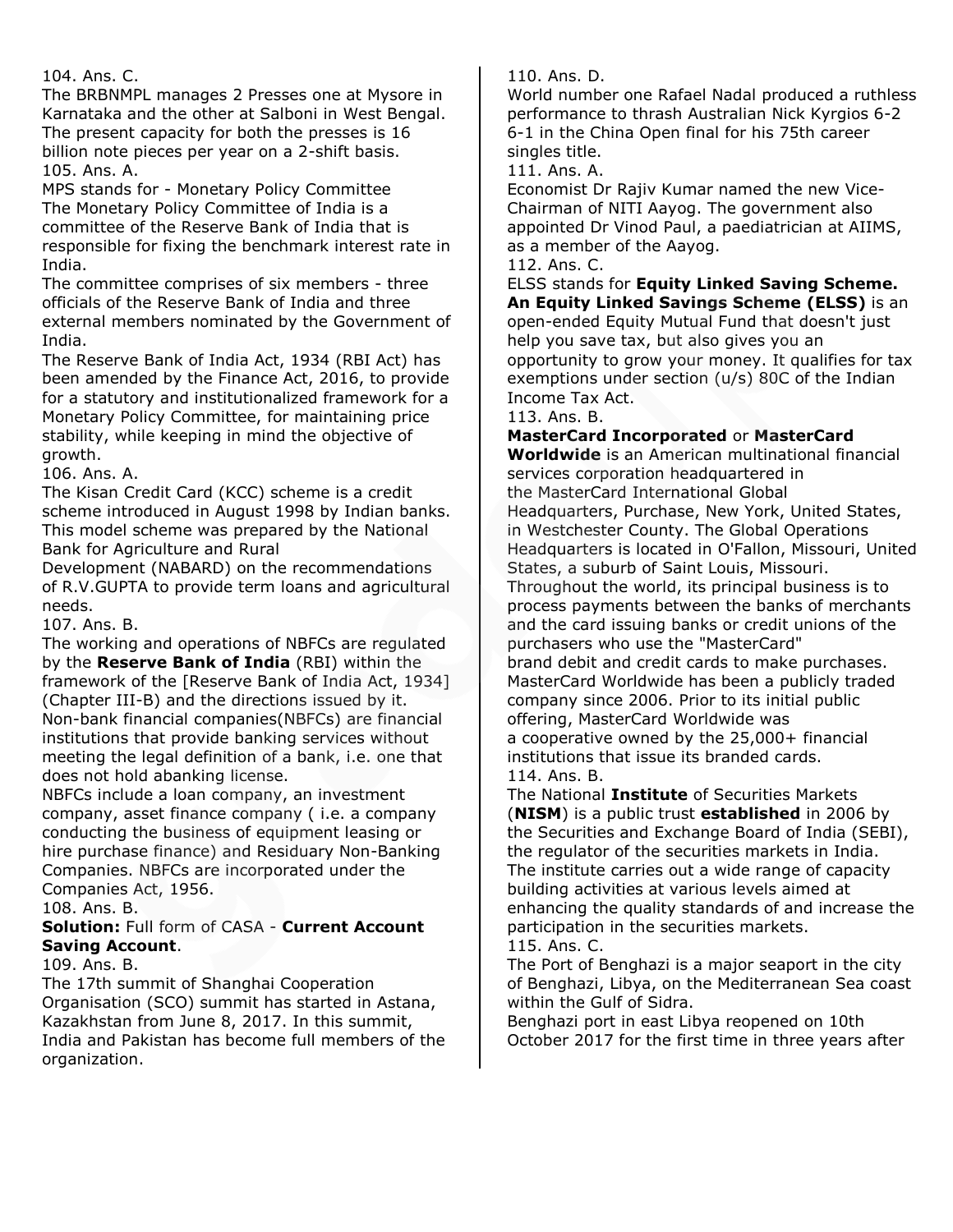being forced to cease operations because of clashes in the cradle of the 2011 revolution.

### 116. Ans. B.

**GDR** stands for Global Depository Receipt. A global depositary receipt (GDR) is a bank certificate issued in more than one country for shares in a foreign company. The shares are held by a foreign branch of an international bank. The shares trade as domestic shares but are offered for sale globally through the various bank branches.

### 117. Ans. A.

#### The scheme will be implemented through **Life Insurance Corporation of India (LIC).**

It aims to provide social security during old age and protect elderly persons aged 60 years and above against a future fall in their interest income due to uncertain market conditions.

The scheme is meant to provide an assured pension based on a guaranteed rate of return of 8% per annum for ten years, with an option to opt for the pension on a monthly/quarterly/half-yearly or annual basis.

### 118. Ans. D.

Structured Financial Messaging System (SFMS) is a secure **messaging** standard developed to serve as a platform for intra-bank and inter-bank applications.

119. Ans. E.

Multilateral Investment Guarantee Agency (MIGA) is a member of the World Bank Group and is headquartered in **Washington, D.C.** MIGA was established in 1988 as an investment insurance facility to encourage confident investment in developing countries. World Bank group agencies-International Bank for Reconstruction and Development (IBRD) International Development Association (IDA) International Finance Corporation (IFC) Multilateral Investment Guarantee Agency (MIGA) International Centre for Settlement of Investment

Disputes (ICSID)

### 120. Ans. B.

No tax would be deducted at source for PF withdrawals of up to Rs 50,000 from June 1. The Finance Act, 2016 has amended section 192A of Income Tax Act, 1961 to raise the threshold limit of PF withdrawal from **Rs 30,000 to Rs 50,000** for Tax Deducted at Source (TDS)," the notification stated.

121. Ans. B.

CGTMSE (Credit guarantee fund Trust for Micro and Small Enterprise) is a loan scheme launched by the government to help small and micro business entrepreneurs flourish. The scheme is aimed at offering assistance to business enterprises via different banks and financial institutions in the country.

It offers with required financial assistance from 5 lakhs to 65 lakhs for micro and small enterprises for establishing their business.

- The main objective of the CGTMSE scheme is to encourage new entrepreneurs for implementing new and innovative business ideas via SMEs.
- The scheme is also aimed at offering guarantee regarding availability of credit for both lenders and borrowers in the form of financial security for their business.
- Under this scheme it is certain that business owners will be provided with capital and term loan to invest in their business plans.

### 122. Ans. A.

The National Adaptation Fund for **Climate Change** (NAFCC) is a Central Sector Scheme which was set up in the year 2015-16. The overall aim of NAFCC is to support concrete adaptation activities which mitigate the adverse effects of climate change.

### 123. Ans. C.

Amortization refers to writing off the value of "Intangible assets" over their useful life. Example of Intangible assets can be goodwill, patents, copyrights, trademarks etc.

### 124. Ans. B.

Brigadier (Dr.) B. D. Mishra is a **former** Brigadier of the Indian Army. He is the present Governor of Arunachal Pradesh.

### 125. Ans. A.

Balphakram National Park, **Meghalaya** is one of the well known national parks in India.

It is home to wide species of plants and animals and is located in the midst of the **Garo** 

**Hills** in **Meghalaya**. Balphakram National Park, **Meghalaya** is located around 3000 meters above sea level.

### 126. Ans. B.

The Achanakmar Wildlife Sanctuary is an Indian sanctuary in Mungeli district, Chhattisgarh State.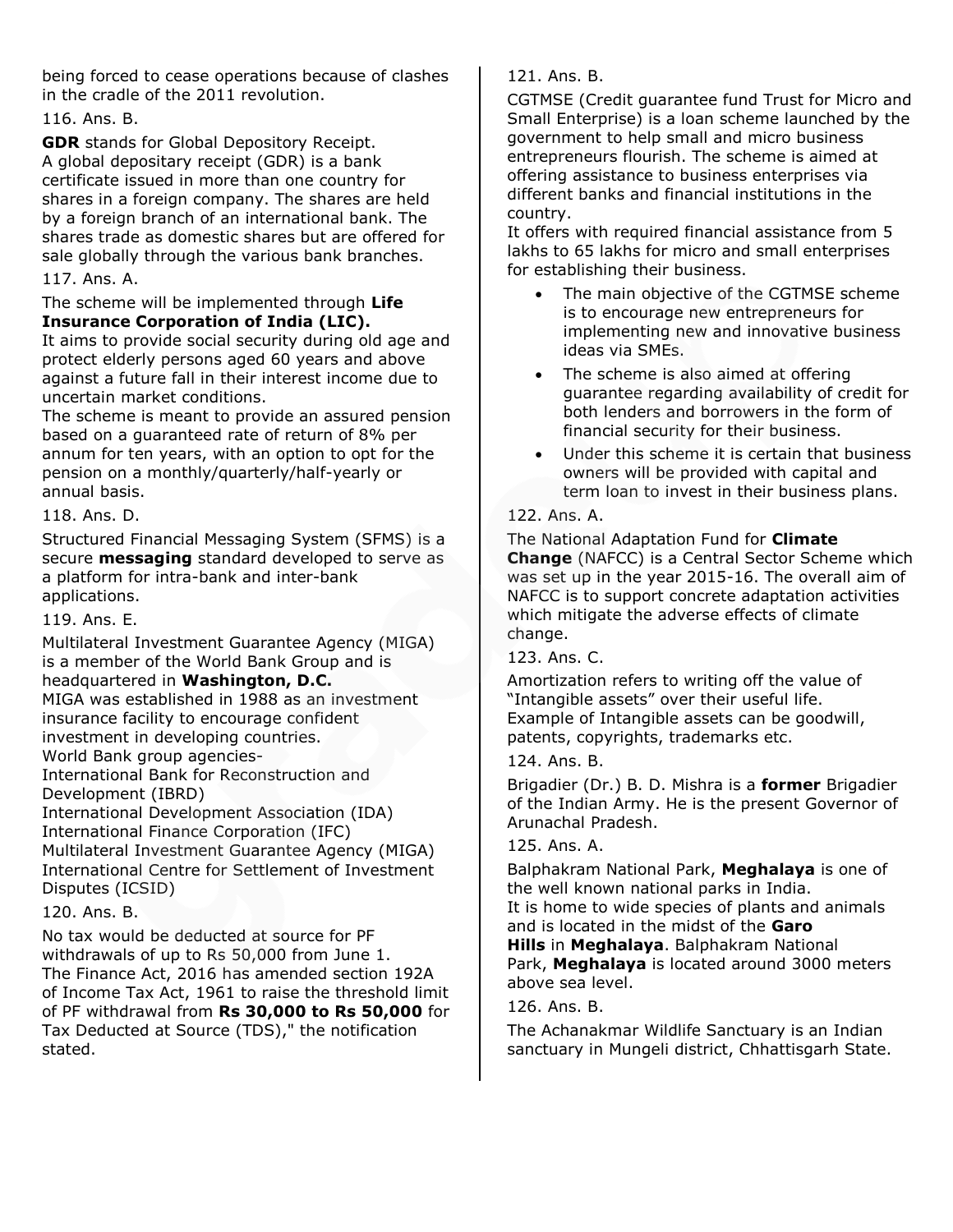#### 127. Ans. C.

**Radha Mohan Singh** was president of BJP's Bihar State unit from 2006 to 2009. He was elected to 11th *Lok Sabha*, 13th *Lok Sabha*, 15th *Lok Sabha* and is currently a member of the 16th *Lok Sabha*.

#### **He represents Purvi Champaran constituency in Bihar state.**

128. Ans. A.

JRD Tata Sports Complex. The JRD Tata Sports Complex Stadium (Hindi: जेआरडी टाटा स्पोर्ट्स

काम्प्लेक्स) is a stadium in **Jamshedpur**, Jharkhand.

It is currently used mostly for football matches and athletics competitions.

129. Ans. A.

The Dhirubhai Ambani Solar Park at Dhursar village near Pokhran in the Jaisalmer district of Rajasthan is a 40 megawatt photovoltaic power station, commissioned in 2012

130. Ans. A.

Indian Institute of Rice Research is located in Hyderabad. It was established in 1965 by Indian Council of Agricultural Research (ICAR). It was formally known as Directorate of Rice Research (DRR).

131. Ans. D.

\* A cryptocurrency is a basically a digital asset that has been created to function as a medium of exchange, like cash.

\* It uses cryptography to ensure the security of transactions — authentication and prevention of duplicate transactions — and to control the creation of new units of currency.

\* This is different from cash in that

cryptocurrencies have no physical form. These blur the boundaries between fiat and non-fiat currencies. They are simply numbers on a screen and there is no central bank that issues new currency. However, bitcoin has emerged as the popular face of cryptocurrencies.

132. Ans. B.

In insurance, **underwriting** is to sign and accept liability and guaranteeing payment in case loss or damage occurs. Underwriting is provided by a large financial service provider such as a bank, insurer or investment house.

133. Ans. B.

Lekh Tandon was an Indian filmmaker and actor. He had directed numerous Bollywood movies and Indian TV Serials. He gained national fame due to success of his directorial ventures Professor, Prince, Ek Baar Kaho and Agar Tum Na Hote

134. Ans. D.

The Government of Japan is hosting the 50th annual meeting of the Asian Development Bank (ADB) Board of Governors from May 4 to 7, 2017 in Yokohama, Tokyo. The theme of the meeting is 'Building Together the Prosperity of Asia 135. Ans. E.

The Rajasthan assembly has become the *first* in *India* to call attention and *adjournment* motions and proposals *online* from legislators to send them to the *state* government.

136. Ans. B.

The Union Govt. has constituted a committee for continuously monitor the solutions to air pollution, headed by C K Mishra. He is the Secretary of Ministry of Environment, Forest and Climate Change.

137. Ans. E.

Capital Adequacy Ratio (CAR) is also known as Capital to Risk (Weighted) Assets Ratio (CRAR), is the ratio of a bank's capital to its risk. National regulators track a bank's CAR to ensure that it can absorb a reasonable amount of loss and complies with statutory Capital requirements.

Total capital ratio (CRAR) = Eligible Total Capital / RWA for (Credit risk + Market risk + Operational risk)

138. Ans. A.

The Crisil FPI index would serve as the benchmark for the performance of FPI investments in government securities, and 'AAA' as well as 'AA' rated corporate bonds with residual maturity greater than three years.

139. Ans. E.

According to the government, after the abolition of the Foreign Investment Promotion Board (FIPB), now ministries will have to decide on FDI proposals within 60 days of the application and any rejection. 140. Ans. C.

The Reserve Bank of India (RBI) has added HDFC Bank, the second largest private sector lender of country in list of Domestic Systemically Important Banks (D-SIBs). HDFC Bank is third bank in country to be added in list of D-SIBs after State Bank of India (SBI) and ICICI Bank which were added in 2016 and continue to be in that category. 141. Ans. A.

If Z is positive then only  $Z^7$  is positive So, statement I alone is sufficient to answer the question

If Z is positive then  $Z^8$  is positive

If Z is negative then  $Z^8$  is positive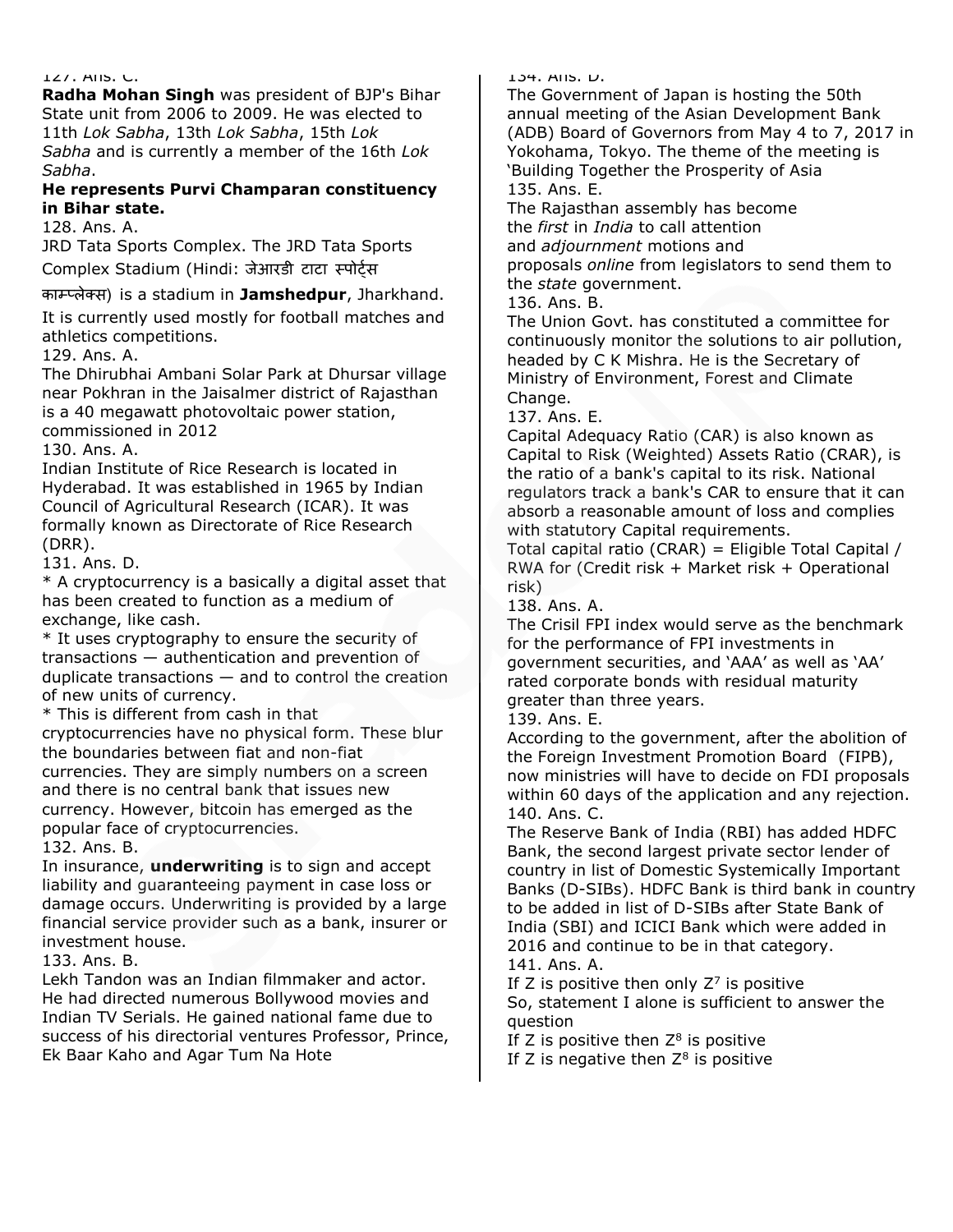So, statement II alone is not sufficient to answer the question

142. Ans. D. 1 6 1  $+\frac{1}{b} = \frac{1}{5}$ а

Here, we have 2 unknowns and one equation So, statement I alone is not sufficient to answer the question

 $a \times b = 5$ 

Here, we have 2 unknowns and one equation

So, statement II alone is not sufficient to answer the question

On combining both the statements

So, now we have two equations and two unknowns So, option (d) is the correct answer.

143. Ans. E.

18 women can complete the same piece of work in 24 days

Here we don't know the capacity of work done by men

So, statement I alone is not sufficient to answer the question

28 children can complete the same piece of work in 56 days.

Here we don't know the capacity of work done by men

So, statement II alone is not sufficient to answer the question

On combining both the statements we still cannot determine the capacity of work done by men So, option (e) is the correct answer.

144. Ans. E.

The urn contains 10 yellow and 8 green balls

Here we don't know the number of red balls So, statement I alone is not sufficient to answer the

question

The urn contains all colored balls

Here we don't know the number of red balls So, statement II alone is not sufficient to answer the question

On combining both the statements we still cannot determine the number of red balls.

So, option (e) is the correct answer.

145. Ans. B.

# **Statement I**

Let's say if  $3w=3$ , then  $w=1$ , an integer. But if let's say,  $3w=5$  then  $w=5/3$ , is not an integer. So, with Statement I we cannot determine the answer.

# **Statement II**

 $2w=2,4,6,8...$  any even number, in this case w is always an integer.

So, case II alone can answer it. So, option (b) is the correct answer. 146. Ans. C. Given, total girls  $= 420$ Total boys  $= 810$ Let the number of boys in Xavier  $= x$ So, the number of girls in Xavier =  $2/3$  x Let the number of boys in Vijaya =  $y$ So, the number of girls in Vijaya =  $2/5 y$ Given,  $\frac{x}{2} + y = 810$  $\frac{2}{3}x + \frac{2}{5}y = 420$ So,<br> $\frac{x}{2} + \frac{y}{5} = 210$  $\frac{810-y}{2} + \frac{y}{5} = 210$  $270 - \frac{y}{3} + \frac{y}{5} = 210$ So,  $60 = \frac{2y}{15}$ ;  $y = 450$ So, the number of boys in Vijaya =  $\frac{y}{x}$  = 450 So, the number of girls in Vijaya =  $\frac{2}{5}y = 180$ Let the number of boys in Xavier =  $x = 810 - y =$  $810 - 450 = 360$ So, the number of girls in Xavier =  $\frac{2}{3}x = 240$ So,  $180 = \frac{x}{100} \times 240$ So,  $x = \frac{180 \times 100}{240} = 75$ So, option (c) is the correct answer. 147. Ans. D. The number of boys in Vijaya  $= 450$ And, the number of girls in Vijaya  $= 180$ Also, the number of boys in Xavier  $= 360$ And, the number of girls in Xavier = 240 Number of girls in X college  $= 640 - 240 = 400$ Total students in Xavier =  $600$ So, total students in X =  $600 \times \frac{125}{100} = 750$ Number of boys in X college =  $750 - 400 = 350$ So, option (d) is the correct answer.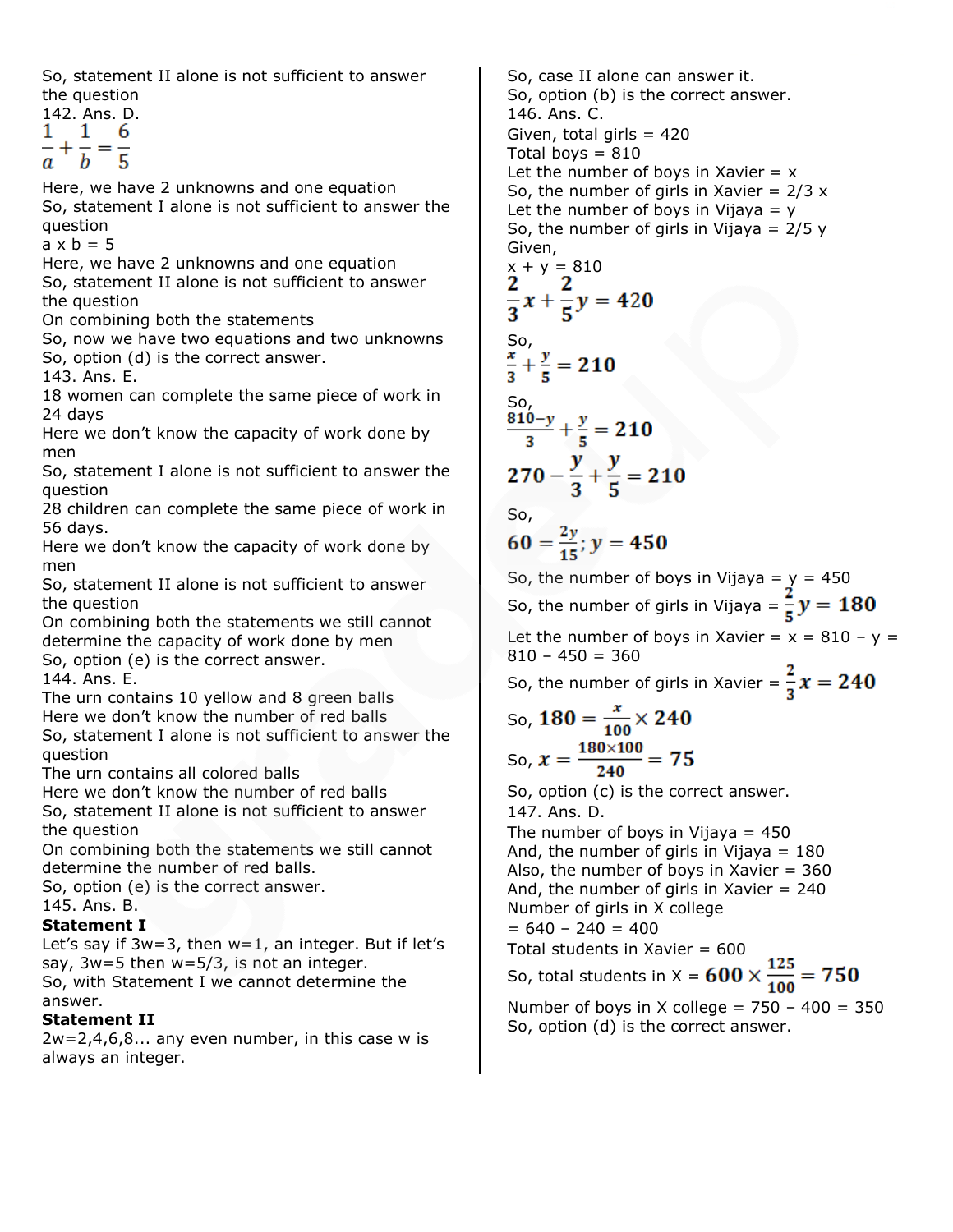148. Ans. D. The number of boys in Vijaya  $= 450$ And, the number of girls in Vijaya  $= 180$ Also, the number of boys in Xavier  $= 360$ And, the number of girls in Xavier  $= 240$ So, required difference =  $630 - 600 = 30$ So, option (d) is the correct answer. 149. Ans. B. The number of boys in Vijaya  $= 450$ And, the number of girls in Vijaya  $= 180$ Also, the number of boys in Xavier  $= 360$ And, the number of girls in Xavier = 240 Number of boys in Y College =  $\frac{13}{9} \times 450 = 650$ Number of girls in Y College =  $180 \times \frac{80}{100} = 144$ Total students = 650 + 144 = 794 So, option (b) is the correct answer. 150. Ans. E. The number of boys in Vijaya  $= 450$ And, the number of girls in Vijaya  $= 180$ Also, the number of boys in Xavier  $= 360$ And, the number of girls in Xavier = 240 Required percentage =  $\frac{450-360}{260} \times 100 = 25\%$ So, option (e) is the correct answer. 151. Ans. C.  $15M * x = 21W * (x-4)$  $35M * y = 63W * (y-4)$ So,  $21(x-4) = 63(y-4)$  $x = 3y-8$  $15x = 35y$  $3x = 7y$ So,  $y = \frac{3x}{7}$ So,  $x = 3 \times \frac{3x}{7} - 8$  $\frac{2x}{7} = 8; x = 28$ So, option (c) is the correct answer. 152. Ans. B. Let, CP of  $B = x$  $CP$  of  $A = 2x$ Total  $CP = 3x$ MP =  $3x \times \frac{120}{100} = 3.6x$ Discount  $= 9$ SP = 3.6x – 9 Profit% =

 $\frac{3.6x-9}{2x} = 1.17$  $3x$ So,  $x = 100$ CP of article  $A = 200$ So, option (b) is the correct answer. 153. Ans. D. Two cases are possible 1)  $\frac{4C \times 5C}{2C}$ 2)  $\frac{3C\times\frac{5}{2}C}{2C}$ Required Probability =  $\frac{4C \times 5C}{2C} + \frac{4C \times 5C}{2C}$  $\frac{\left(1 \times \frac{5}{1} + \frac{4}{3} \times \frac{3}{2} \times \frac{2}{1} \times \frac{5}{2} \times \frac{4}{1}\right)}{\frac{9}{5} \times \frac{8}{4} \times \frac{7}{3} \times \frac{6}{2} \times \frac{5}{1}} = \frac{5 + 40}{126} = \frac{45}{126} = \frac{5}{14}$ So, option (d) is the correct answer. 154. Ans. B. Let the length of the train  $= L$ And, the length of the platform  $= P$ So,  $25 \times \frac{5}{18} = \frac{L+P}{18}$  $L+P = 125$ And,  $30 \times \frac{5}{18} = \frac{L}{12}$  $L = 100$  $P = 25$ Required difference =  $100 - 25 = 75$ So, option (b) is the correct answer. 155. Ans. D. Satish: Bhavya: Abhishek 15000 x 12: 18000 x (12-x): 24000 x (12-x) = 10: 9: 12 So,  $\frac{15000\times12}{(18000\times(12-x))} = \frac{10}{9}$  $90 = 120 - 10x$  $10x = 30$ ;  $x = 3$ So, option (d) is the correct answer. 156. Ans. B. Let the age of Sakshi 6 years ago  $= x$ Present age of Sakshi =  $5/4 x$ So,<br> $\frac{5}{4}x = x + 6$ So,  $x = 24$ So present age of Sakshi = 30 Present age of her son =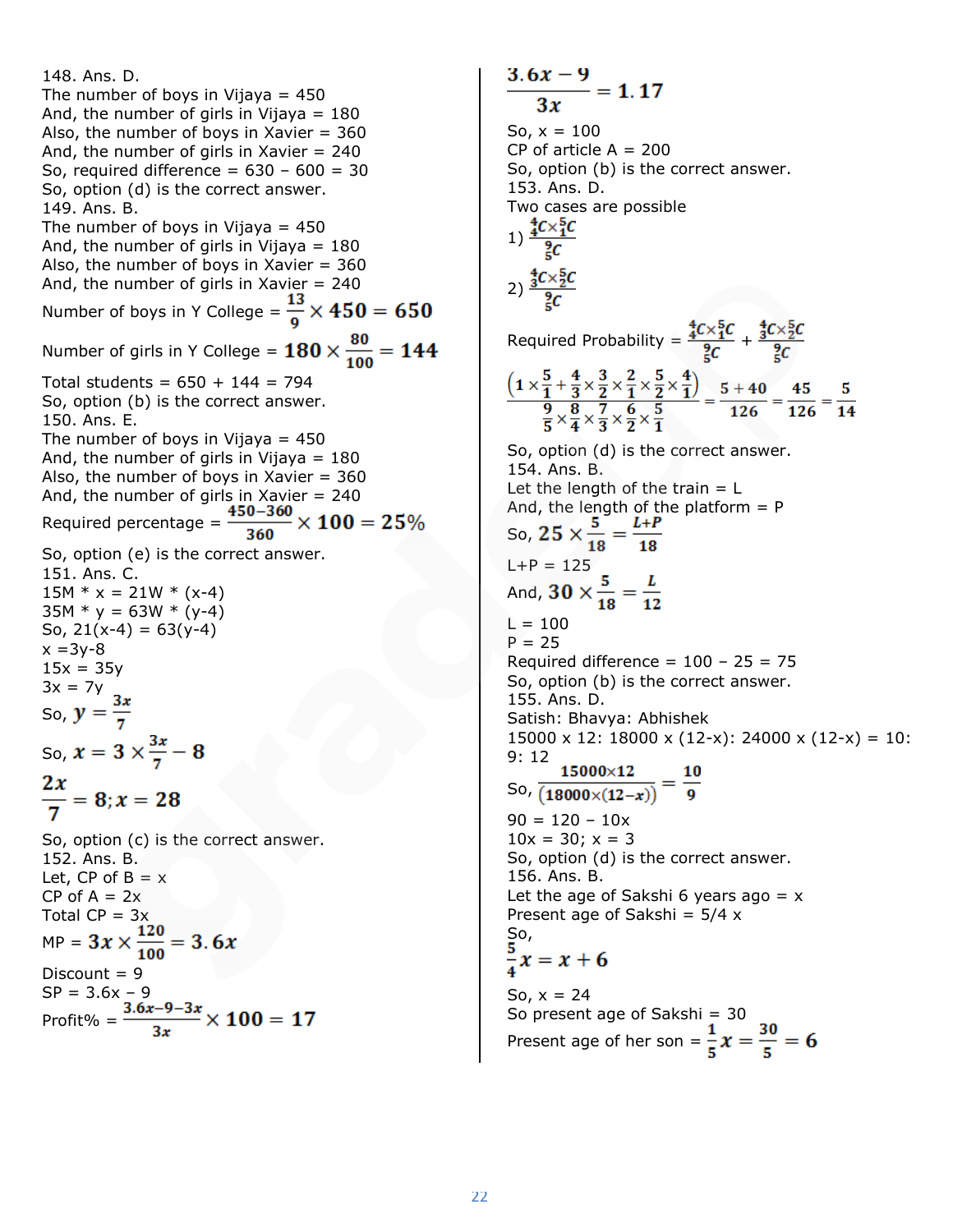Age of Sakshi after 10 years =  $\frac{5}{4}x + 10 = 40$ Age of her son after 10 years =  $16$ So, required ratio =  $40/16 = 5/2$ So, option (b) is the correct answer. 157. Ans. D. SI in scheme A =  $\frac{18000 \times 2 \times 15}{100}$  = 5400 CI in scheme B = 15000 $\left(\left(\frac{118}{100}\times\frac{118}{100}\right)-1\right)$  = 5886 Required difference = 5886 – 5400 = 486 So, option (d) is the correct answer. 158. Ans. E. In  $1<sup>st</sup>$  alloy, Copper  $= 40%$ Aluminum  $= 60\%$ So, ratio = 2: 3 In 2nd allow, Ratio =  $2:7$ Final mixture ratio = 5: 3 So, total amount of copper = And, total amount of aluminum =  $\frac{3}{5} \times 5x = 3x$ So, required percentage  $=\frac{\left(3x-\frac{8x}{3}\right)}{\frac{8x}{2}}\times 100 = \frac{9x-8x}{8x}\times 100 = \frac{100}{8} = \frac{25}{2} = 12.5\%$ So, option (e) is the correct answer. 159. Ans. C. Relative speed of train  $= 15$ Distance between them  $= 20$  km Time taken to cover that distance =  $20/15$  = 4/3 hours So, they will collide in 80 minutes So, distance covered in 79 minutes  $= 15 \times \frac{79}{60} = \frac{79}{4}$ So, distance left =  $20 - \frac{79}{4} = \frac{80 - 79}{4} = \frac{1}{4}km$ So, option (c) is the correct answer. 160. Ans. A.<br> $\pi r^2 h = 616m^3$ and,<br> $2\pi rh = 352m^2$ So,<br> $\pi r^2 h$  616  $352$ 

So,  
\n
$$
\frac{1}{2} = 1.75
$$
  
\nSo,  $r = 3.5$   
\n $mr^2h = 616m^3$   
\nSo,  
\n $h = \frac{616}{\pi r^2} = 16$   
\n $TSA = 2\pi r(h + r)$   
\n $TSA = 2 \times \frac{22}{7} \times 3.5(16 + 3.5) = 429 m^2$   
\nSo, option (a) is the correct answer.  
\n161. Ans. B.  
\nLet the amount of mixture taken from 1<sup>st</sup> allow = x  
\nAnd, the amount of mixture from the second allow  
\n= y  
\nSo,  $\left[\frac{\frac{x}{3} + \frac{2y}{5}}{2\frac{x}{3} + \frac{3y}{5}}\right] = \frac{5}{8}$   
\nSo,  $\frac{5x+6y}{10x+9y} = \frac{5}{8}$   
\n40x + 48y = 50x + 45y  
\n10x = 3y; x/y = 3/10  
\nSo, option (b) is the correct answer.  
\n3 men of the first group do as much work in 2 hour  
\nas 4 men of the second group do in 3 hours  
\nSo, 3 x M1 x 2 = 4 x M2 x 3  
\nSo, M1 = 2 M2  
\n60 4 x 2  
\nSo, M1 = 2 M2  
\n60 4 x 2  
\nSo, A0 M1 x 8 x 15 x 2 = 60 M2 x 4 x x  
\n80M2 x8x15x2 = 80 days  
\nSo, option (c) is the correct answer.  
\n163. Ans. A.  
\nLet the speed of boat and stream be u and v  
\nrespectively  
\nSo,  $(u + v) = \frac{75}{t}$   
\nAnd,  $(u - v) = \frac{60}{t}$   
\nSo,  $\frac{75}{u+v} = \frac{60}{u-v}$ 

 $75u - 75v = 60u + 60v$ So,  $u = 9v$ Required percentage =  $\frac{10\nu}{9\nu} \times 100 = 111\frac{1}{9}\%$ 

So, option (a) is the correct answer.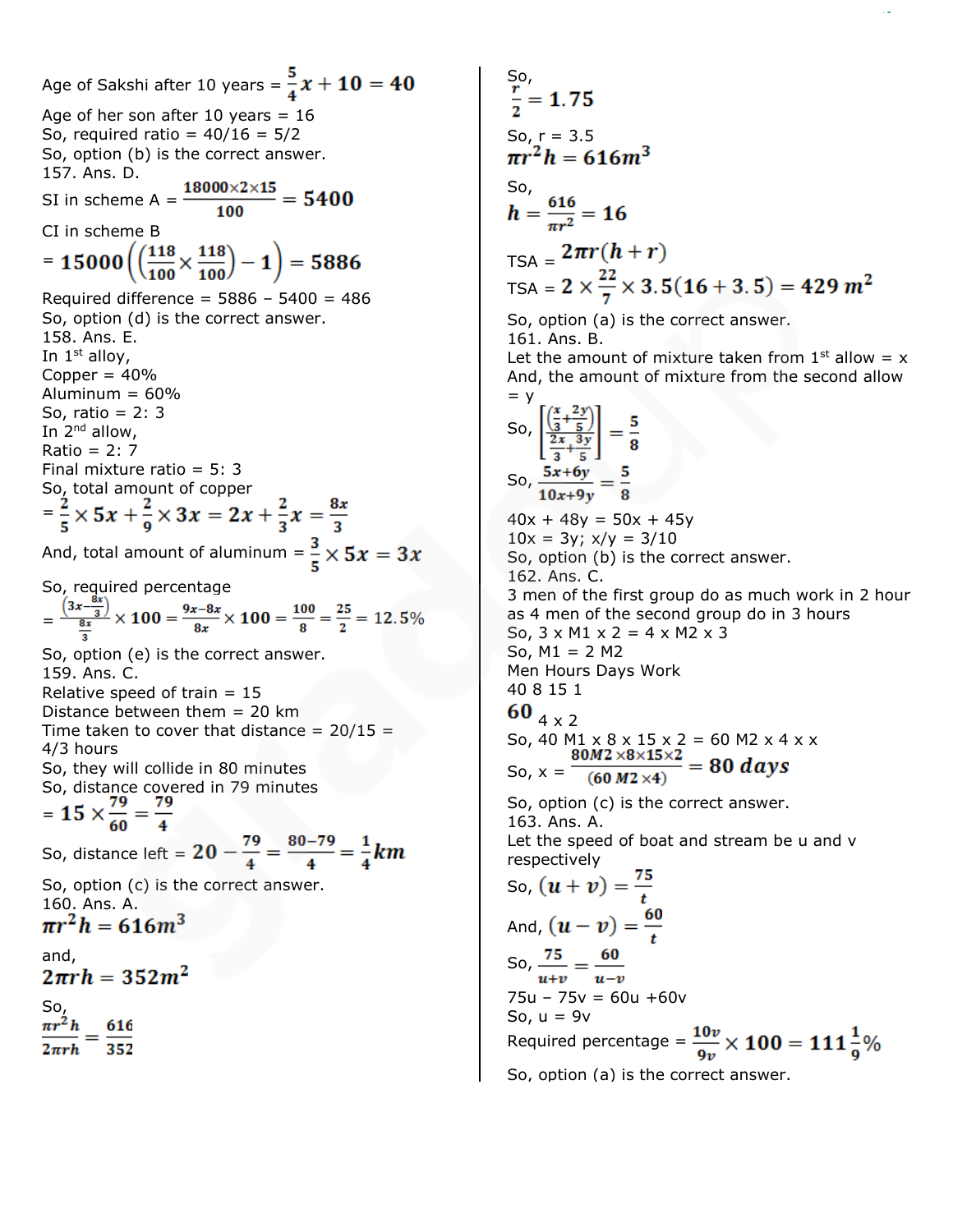164. Ans. A. A train crosses a pole in 24 sec Let, Speed of the train  $=$  s So, length of the train  $(L) = s \times 24$ A second train of same length crosses a platform in 30 sec with a speed 20% more than the first train. Let, the length of the platform  $= p$ So,  $\frac{120}{100}$   $S = \frac{24s+p}{30}$ So,  $\frac{6s}{5} = \frac{4s}{5} + \frac{p}{30}$ So,  $\frac{2s}{5} = \frac{p}{30}$ So, the ratio of length of train and length of platform =  $\frac{s}{p} = \frac{5}{60} = \frac{1}{12}$ So,  $S = \frac{p}{12} = \frac{L}{24} = \frac{p}{12}; \frac{L}{p} = \frac{2}{1}$ So, option (a) is the correct answer. 165. Ans. D. A and B can fill the tank in 36 minutes Let the time taken by pipe A to fill the tank  $= x$ minutes Ans, the time taken by pipe B to fill the tank  $= y$ minutes So,  $\frac{1}{x} + \frac{1}{y} = \frac{1}{36}$ So, part filled in 30 minutes =  $\frac{30}{36} = \frac{5}{6}$ Remaining part =  $1 - \frac{5}{6} = \frac{1}{6}$ So,  $1/6^{Th}$  part is filled by A alone in 10 minutes So total time taken by A to fill the tank  $= 60$ minutes And, time taken by B to fill<br>=  $\frac{1}{2} - \frac{1}{2} = \frac{10}{2} - \frac{6}{2} = -$ = 90 36 60 360 360 360 So, pipe B can fill the tank in 90 minutes. So, option (d) is the correct answer. 166. Ans. E.  $(422 + 478) \div ? \cong 60$  $\Rightarrow$  900/?  $\simeq$  60  $\Rightarrow$  ?= 15 167. Ans. D. ? ≃ √256 × 19 + 8 × 14  $\Rightarrow$  ? ≃16 × 19 + 8 × 14 = 416 168. Ans. B.  $16 \times 24 + ? \approx 19 \times 32$  $⇒ ? = 608 - 384 = 224$ 

169. Ans. C.  $28 \times 16 \approx ? \times 14 + 70$ ⇒ 448 ≃? × 14 + 70  $⇒ ? = 37814 = 27$ 170. Ans. B. 272 + 190 + 84 ≃? × 13 × 6 ⇒ ? ≃13×6546 = 7 171. Ans. C.  $117.5 - \frac{1}{2} = 117$ ,  $117 + 2 = 119$ ,  $119 - 8 = 111$ ,  $111 + 32 = 143$ .  $143 - 128 = ? = 15$ 172. Ans. E.  $15 \times 1 - 3 = 12$  $12 \times 3 - 5 = 315$  $31 \times 5 - 7 = 148$  $148 \times 7 - 9 = ? = 1027$ 173. Ans. B.  $1 \times 7 + 6 = 13$ ,  $13 \times 6 + 5 = 83$  $83 \times 5 + 4 = 419$  $419 \times 4 + 3 = 1679$  $1679 \times 3 + 2 = ? = 5539$ 174. Ans. A.  $12 \times 2 + 1 = 25$  $25 \times 2 - 2 = 48$  $48 \times 2 + 3 = 99$ ,  $99 \times 2 - 4 = 194$  $194 \times 2 + 5 = 393$  $393 \times 2 - 6 = ? = 780$ 175. Ans. D.  $1^3 + 2 = 3$  $2^3 + 3 = 11$ ,  $3^3 + 4 = 31$ ,  $4^3 + 5 = 69$ ,  $5^3 + 6 = 131,$  $6^3 + 7 = ? = 223$ 176. Ans. B. Required Ratio =  $\frac{60 \times \frac{2}{5} + 68 \times \frac{9}{17}}{60 \times \frac{2}{5} + 72 \times \frac{4}{5}}$  = 15/17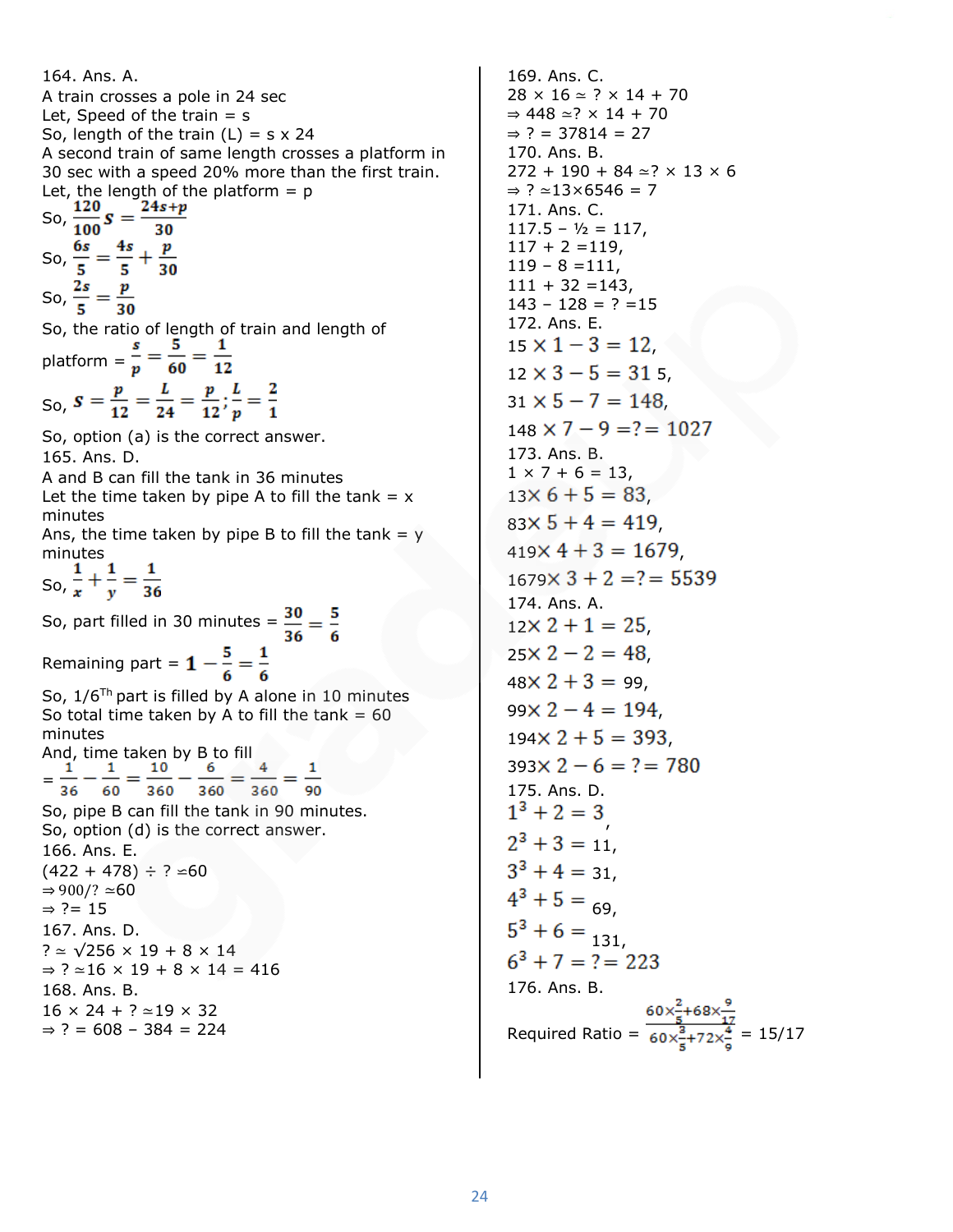177. Ans. D. Number of female who bought ticket from C2 and C4 Theater together =  $70 \times \frac{4}{7} + 66 \times \frac{5}{11} = 70$ Number of males who bought ticket from C5 theatre =72  $\times \frac{5}{6}$  = 40 Required Percentage =  $\frac{70-40}{40} \times 100 = 75\%$ 178. Ans. C. Total revenue earned by theatre  $C4 =$  $150 \times 14 + 200 \times 36 + 250 \times 30 = 16800$ 179. Ans. B. Number of male who bought ticket from C1  $= 65 \times \frac{6}{13} = 30$ Number of male who bought ticket from C2  $= 70 \times \frac{3}{7} = 30$ Number of male who bought ticket from C3  $= 60 \times \frac{2}{5} = 24$  $= 30 + 30 + 24 = 84$  $\therefore$  Required average = 84/3 = 28 180. Ans. A. Number of males who bought ticket from C4, C5 and C6 together =  $66 \times \frac{6}{11} + 72 \times \frac{5}{9} + 68 \times \frac{9}{17}$  $= 36 + 40 + 36$  $= 112$ Number of females who bought ticket from C4, C5 and C6 together =  $= 30 + 32 + 32$  $= 94$ ∴ Required difference = 112 – 94 = 18 181. Ans. B. (i)  $2x^2 - 5x + 3 = 0$  $2x^2 - 2x - 3x + 3 = 0 \Rightarrow 2x(x - 1) - 3(x - 1) = 0$  $\Rightarrow$  (x – 1) (2x – 3) = 0  $x = 1, 3/2$ (ii)  $3y^2 - 4y + 1 = 0$   $3y^2 - 3y - y + 1 = 0$  $3y(y - 1) - 1 (y - 1) = 0$  $(3y - 1)(y - 1) = 0 \implies y = 1/3, 1$ ∴ x ≥ y 182. Ans. C. (i)  $x^2 - 17x + 72 = 0 \Rightarrow x^2 - 9x - 8x + 72 = 0$  $\Rightarrow$  x(x – 9) – 8 (x – 9) = 0  $(x - 8) (x - 9) = 0 \implies x = 8, 9$ 

(ii)  $y^2 - 27y + 180 = 0$  $y^2 - 12y - 15y + 180 = 0$  $\Rightarrow$  y(y - 12) - 15 (y - 12) = 0  $\Rightarrow$  (y – 15) (y – 12) = 0  $\Rightarrow$  y = 15, 12 ∴ y > x 183. Ans. B. (i)  $(x - 12)^2 = 0$  $\Rightarrow$  x = 12 (ii)  $y^2 - 21y + 108 = 0 \Rightarrow y^2 - 12y - 9y + 108 = 0$  $\Rightarrow$ y (y – 12) – 9 (y – 12) = 0  $\Rightarrow$  (y - 9) (y - 12) = 0  $\Rightarrow$  y = 9, 12 ∴ x ≥ y 184. Ans. E. (i)  $2x^2 + 7x + 5 = 0 \Rightarrow 2x^2 + 2x + 5x + 5 = 0$  $\Rightarrow$  2x (x + 1) + 5 (x + 1) = 0  $\Rightarrow$  (2x + 5) (x + 1) = 0  $x =$ (ii)  $3y^2 + 12y + 9 = 0$   $3y^2 + 9y + 3y + 9 = 0$  $\Rightarrow$  3y (y + 3) + 3 (y + 3) = 0 (3y + 3) (y + 3) = 0  $\Rightarrow$ y = -1, -3 ∴ No relation can be established. 185. Ans. B. (i)  $x^2 + 2x - 35 = 0 \Rightarrow x^2 + 7x - 5x - 35 = 0$  $\Rightarrow$  (x + 7) – 5 (x + 7) = 0 ⇒ $(x - 5) (x + 7) = 0$  $x = 5, -7$ (ii)  $y^2 + 15y + 56 = 0 \implies y^2 + 7y + 8y + 56 = 0$  $\Rightarrow$ y (y + 7) + 6 (y + 7) = 0  $(y + 8)(y + 7) = 0$  $\Rightarrow$ y = - 8, - 7 ∴ x ≥ y 186. Ans. B. Speed of Train 'X' on Tuesday =  $450/2 = 225$  km/hr Speed of train 'Y' on Monday =450/3 = 150 km/hr Required% =  $\frac{225-150}{150} \times 100 = 50\%$ 187. Ans. D. Speed of train 'Y' on Tuesday =  $450/4.5 = 100$ km⁄hr Speed of train 'X' on Wednesday =  $450/3 = 150$ km⁄hr Average speed =  $2 \times 100 \times \frac{150}{250}$  = 120km/hr 188. Ans. A. Speed of train 'X' on Friday  $=\frac{450}{4} \times 1.6 = 180 \frac{km}{hr}$ Speed of train 'Y' on Friday  $=\frac{450}{5} \times 1.25 = 112.5$  km/hr